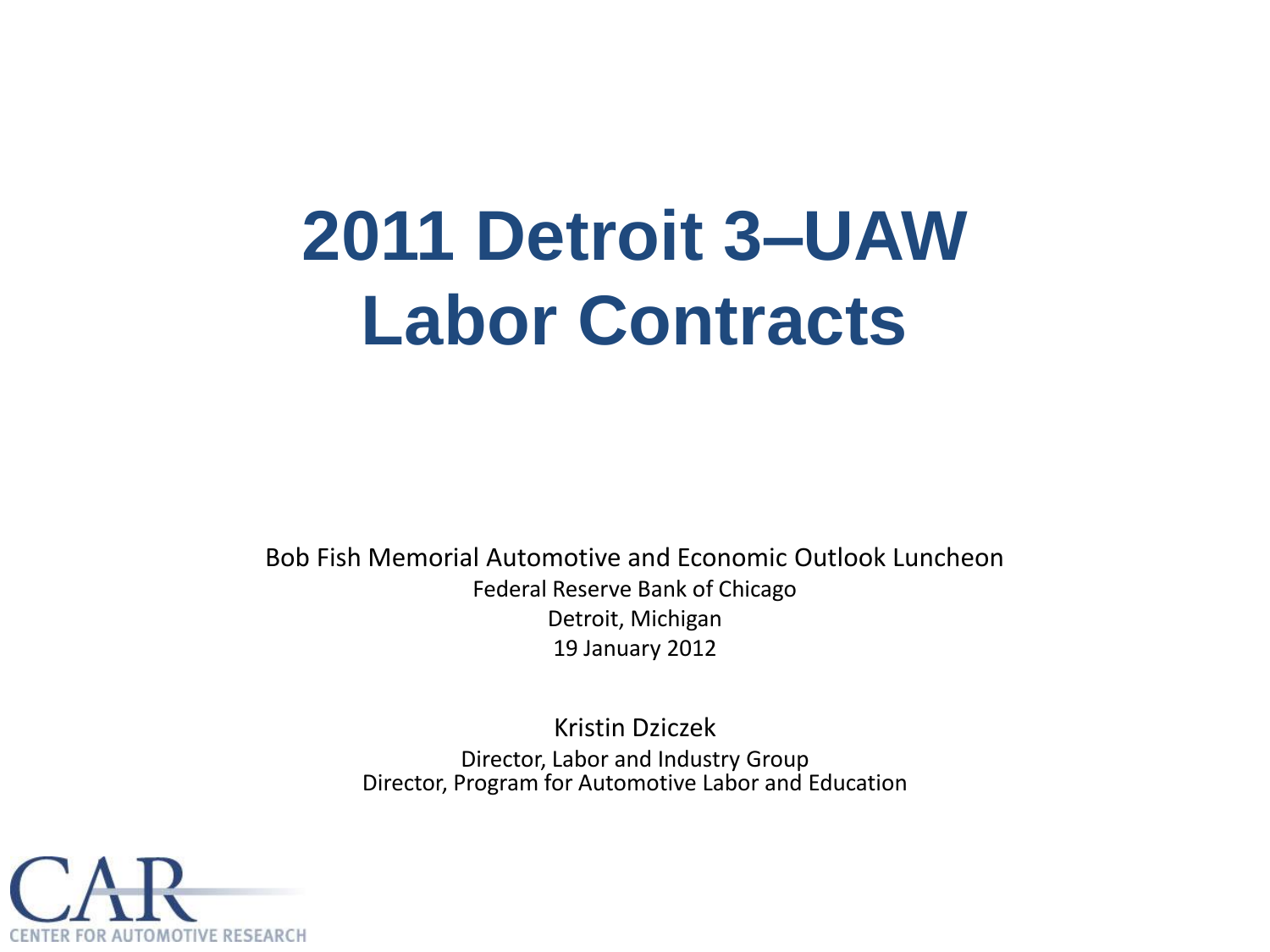# **Overview**

- Employment Forecasts
- 2007 Contract Review
- 2011 Contract Details
- Business Impacts
- Future Issues



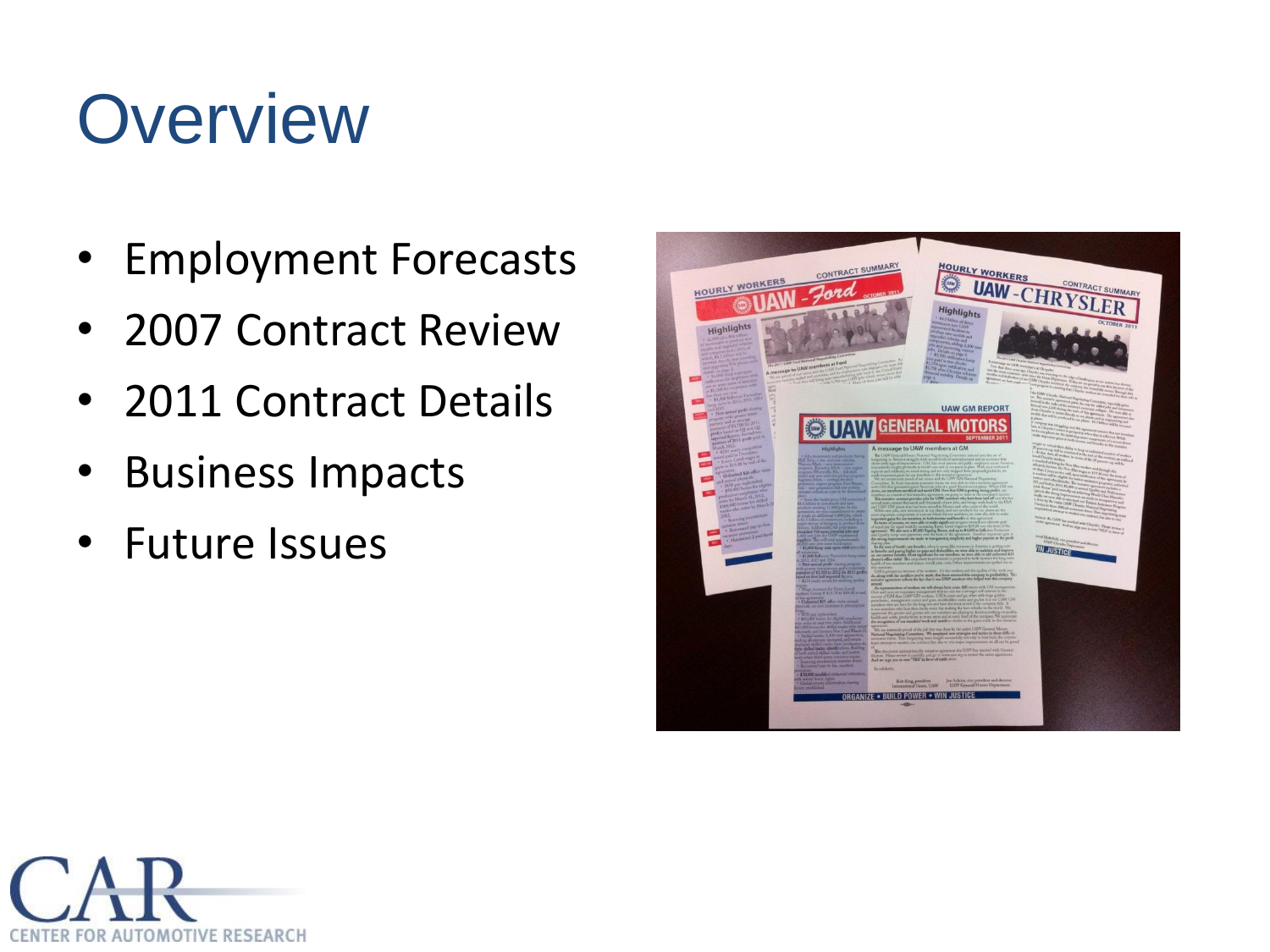#### CAR Sales Forecast 2011-2020

-DJ.S. Light Vehicles Sales



CENTER FOR AUTOMOTIVE RESEARCH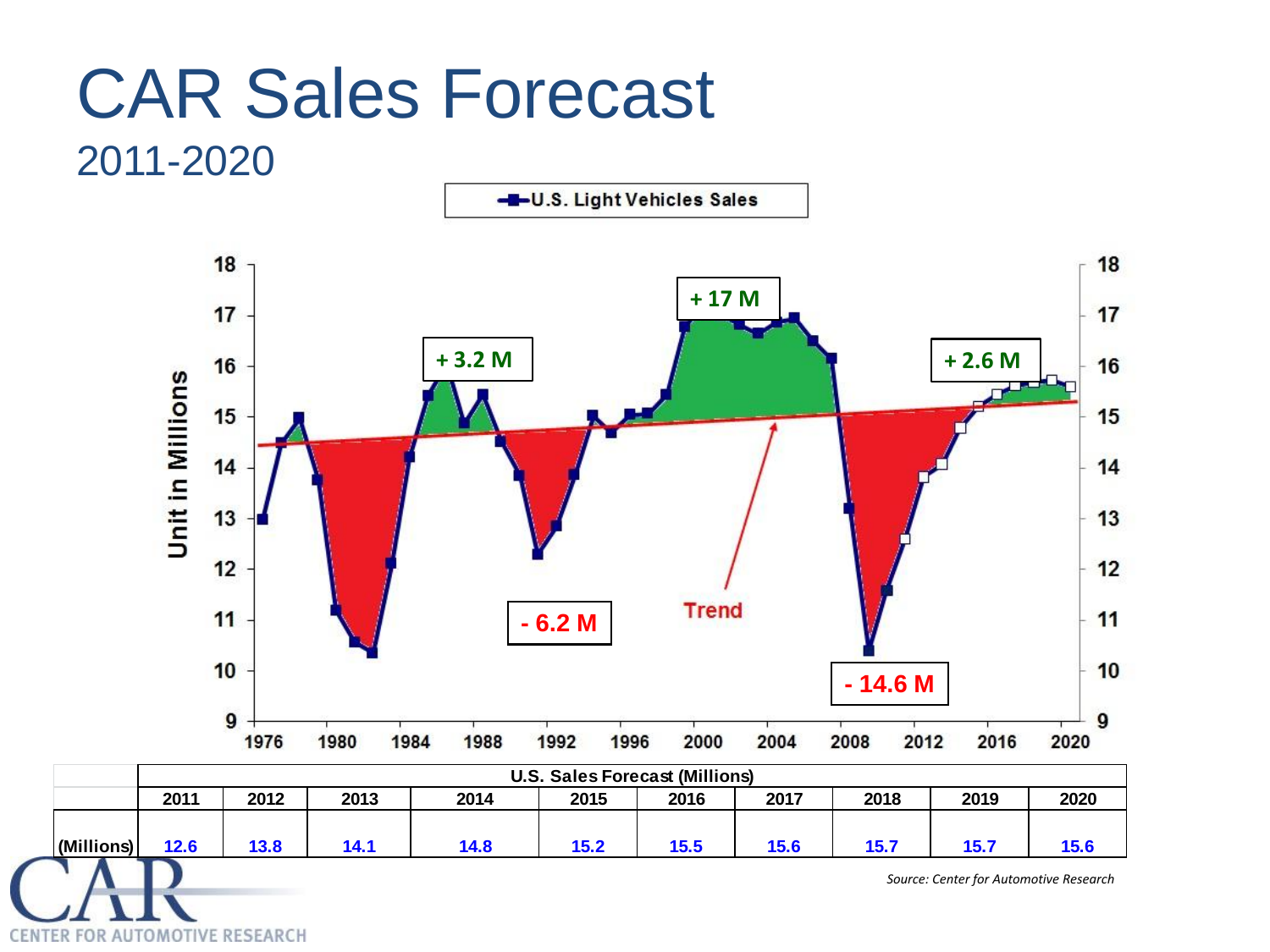# Factors Driving Hiring:

- Profitability & Market
	- Market recovery and production rebound
	- Profitable at lower volumes
- Labor

FOR AUTOMOTIVE RESEARCH

- Underlying workforce demographics
- Labor cost parity possible under recent UAW agreements
- New job commitments
- Faster cadence of new products and introduction of advanced vehicle technologies
- Technological changes
	- Need to meet new fuel economy and GHG mandates
	- Improved safety
	- Increased electronics content for safety, connectivity and entertainment
- **Investment** 
	- Corporate investment >\$24B in North American in 2010-2011
	- Government investment incentives (DOE \$9.1B, ARRA)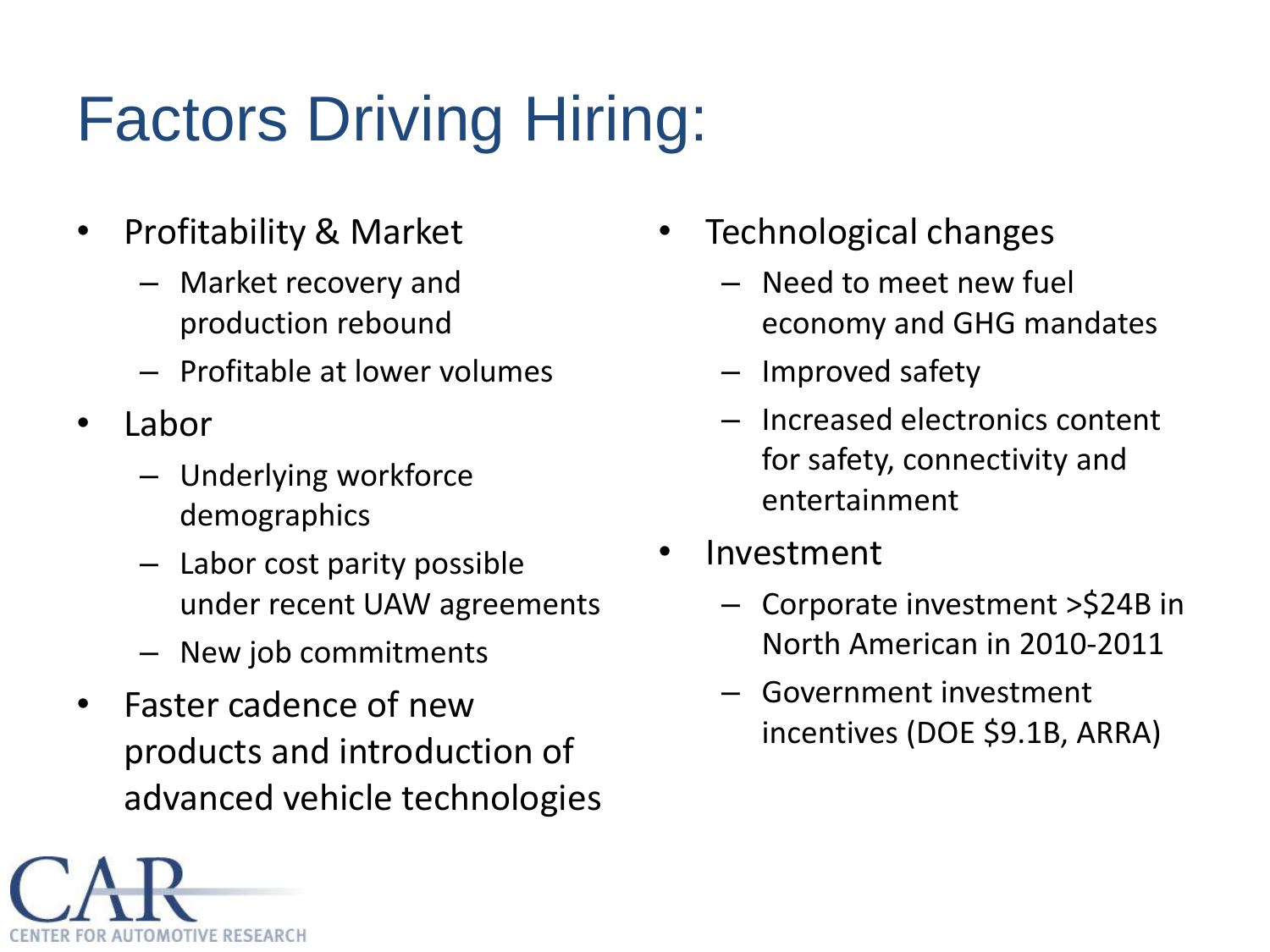#### U.S. Vehicle Production & Automotive Manufacturing Employment Forecast 2010- 2015



CENTER FOR AUTOMOTIVE RESEARCH

*Source: IHS Global Insight; BLS; CAR Research*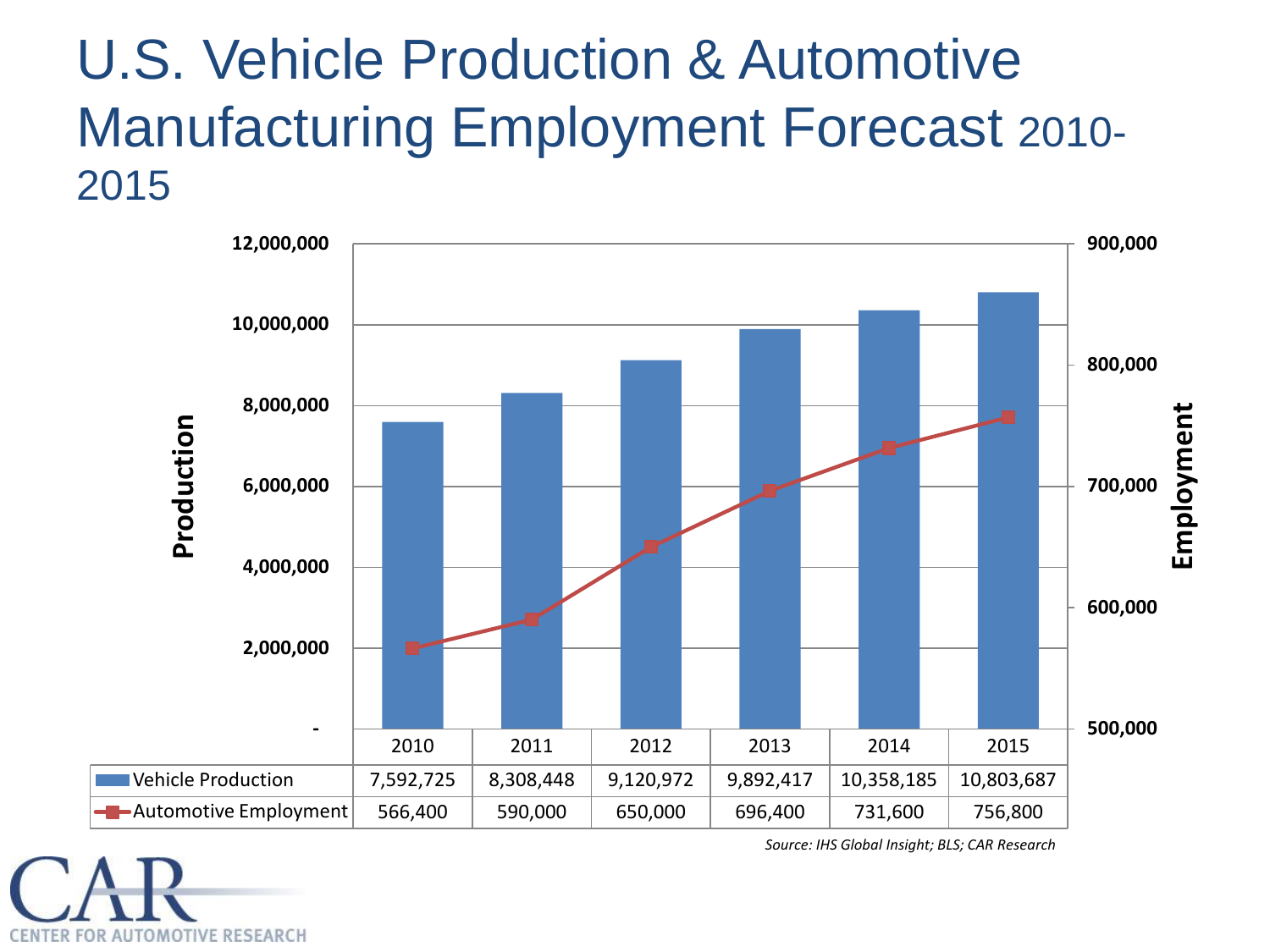#### U.S. Vehicle Production & Automotive Manufacturing Employment Forecast 2010-2015





*Source: IHS Global Insight; BLS; CAR Research*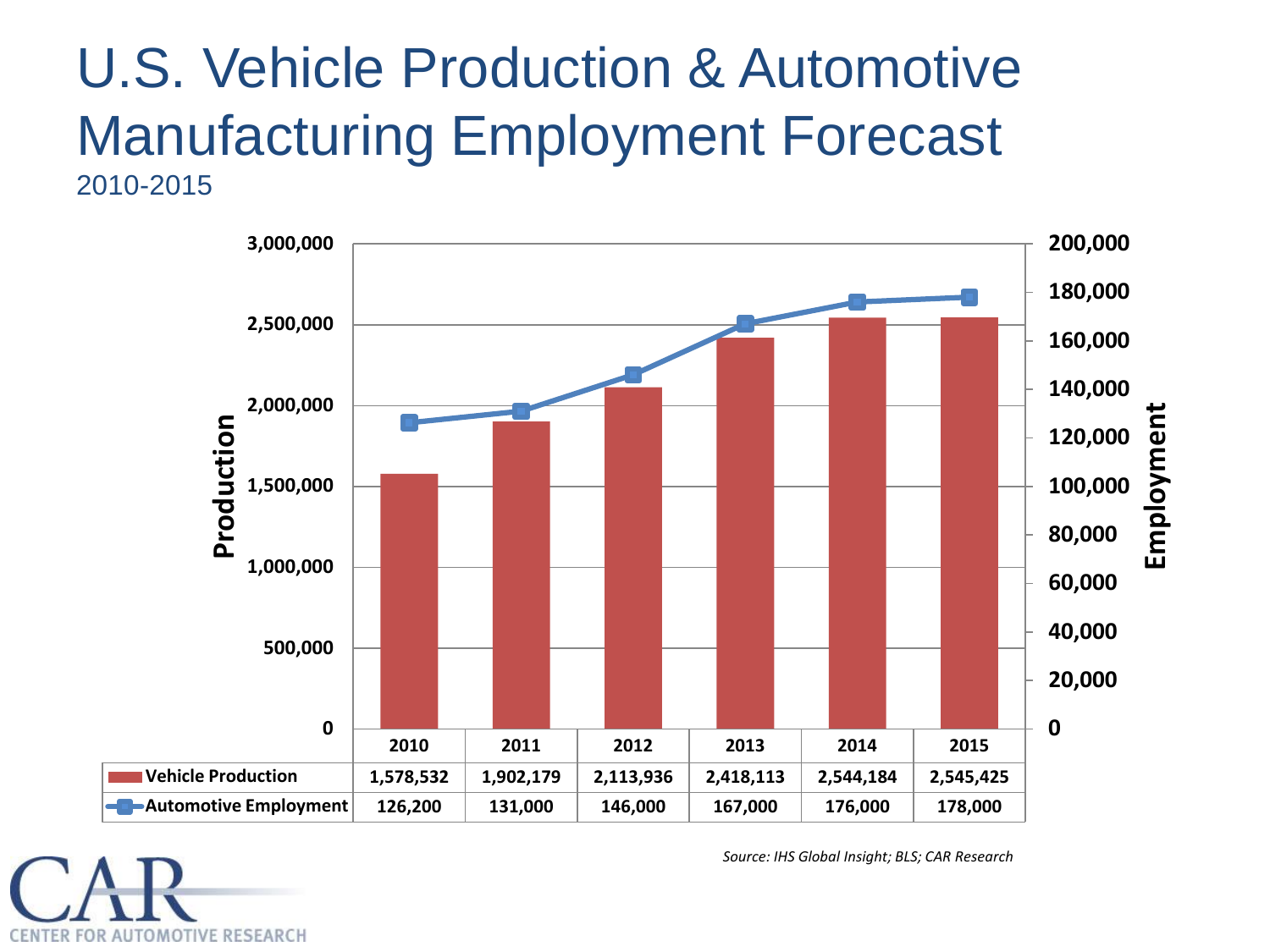#### Detroit Three Employment Forecast 2001-10, 2011-15 Forecast

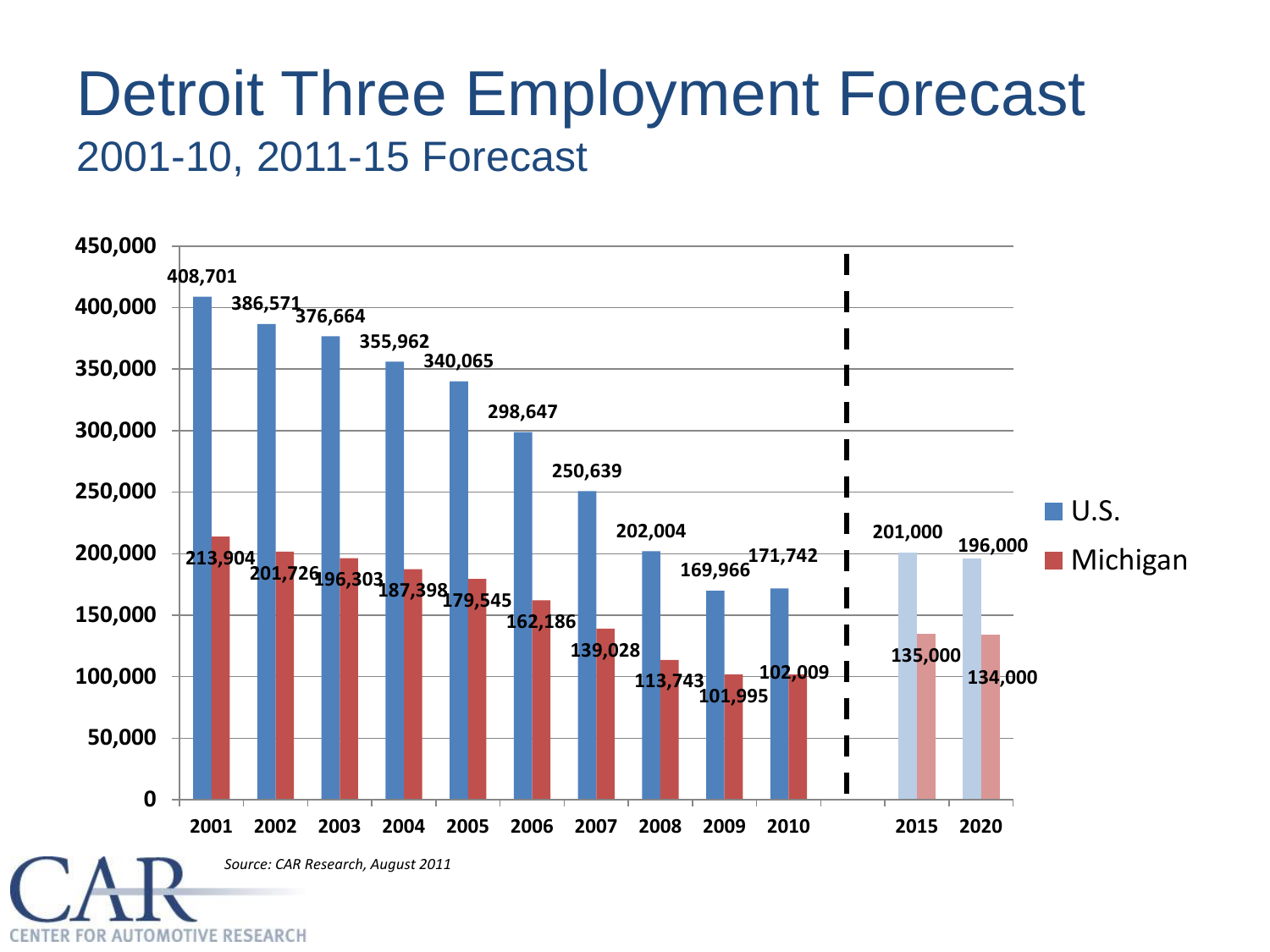#### Detroit Three U.S. Salaried Employment Forecast 2001-10, 2011-15 Forecast

CENTER FOR AUTOMOTIVE RESEARCH



Salaried % of Total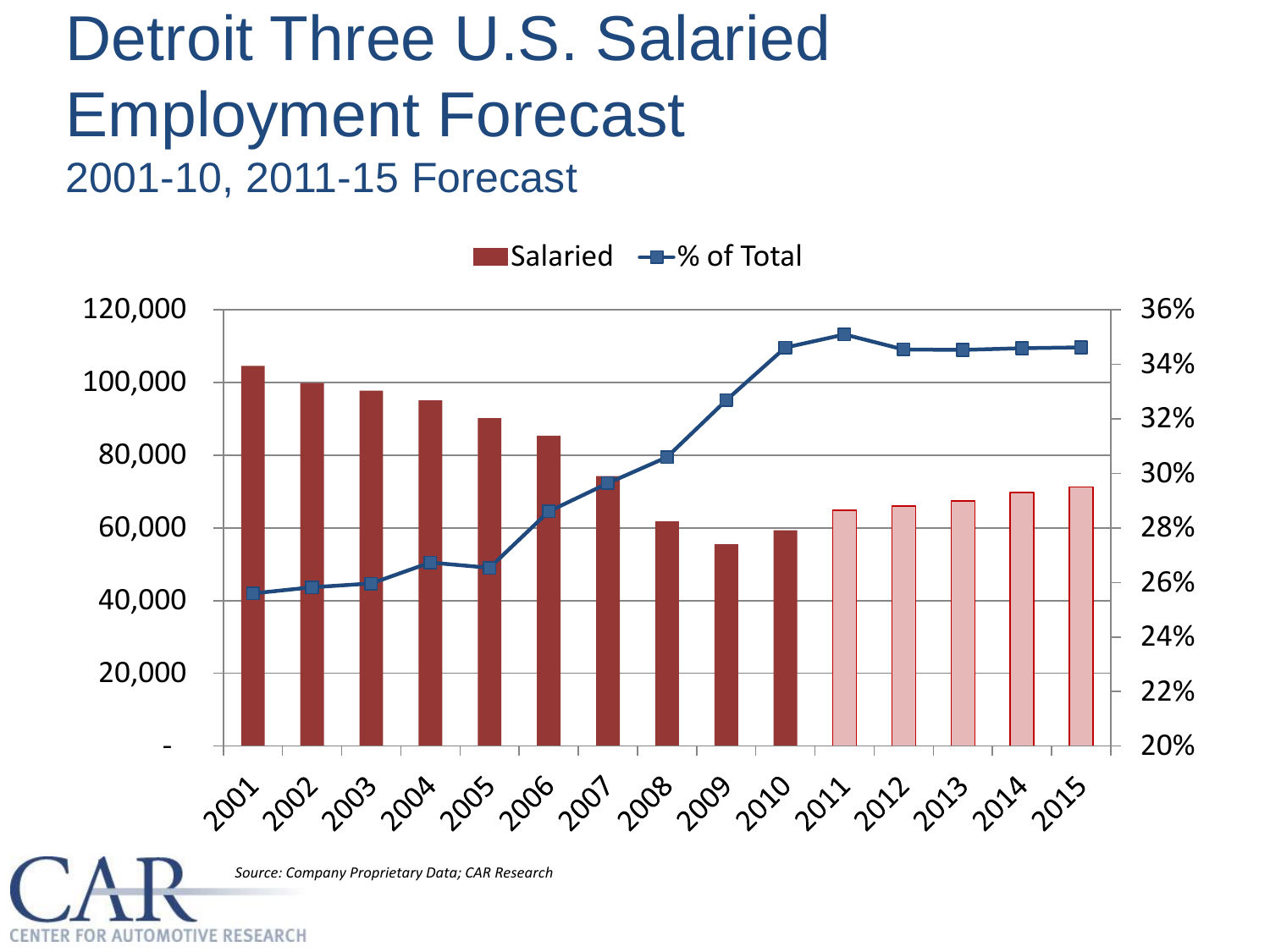#### Detroit Three U.S. Hourly Employment 2001-10, 2011-15 Forecast



*Source: Company Proprietary Data; CAR Research*

**FOR AUTOMOTIVE RESEARCH**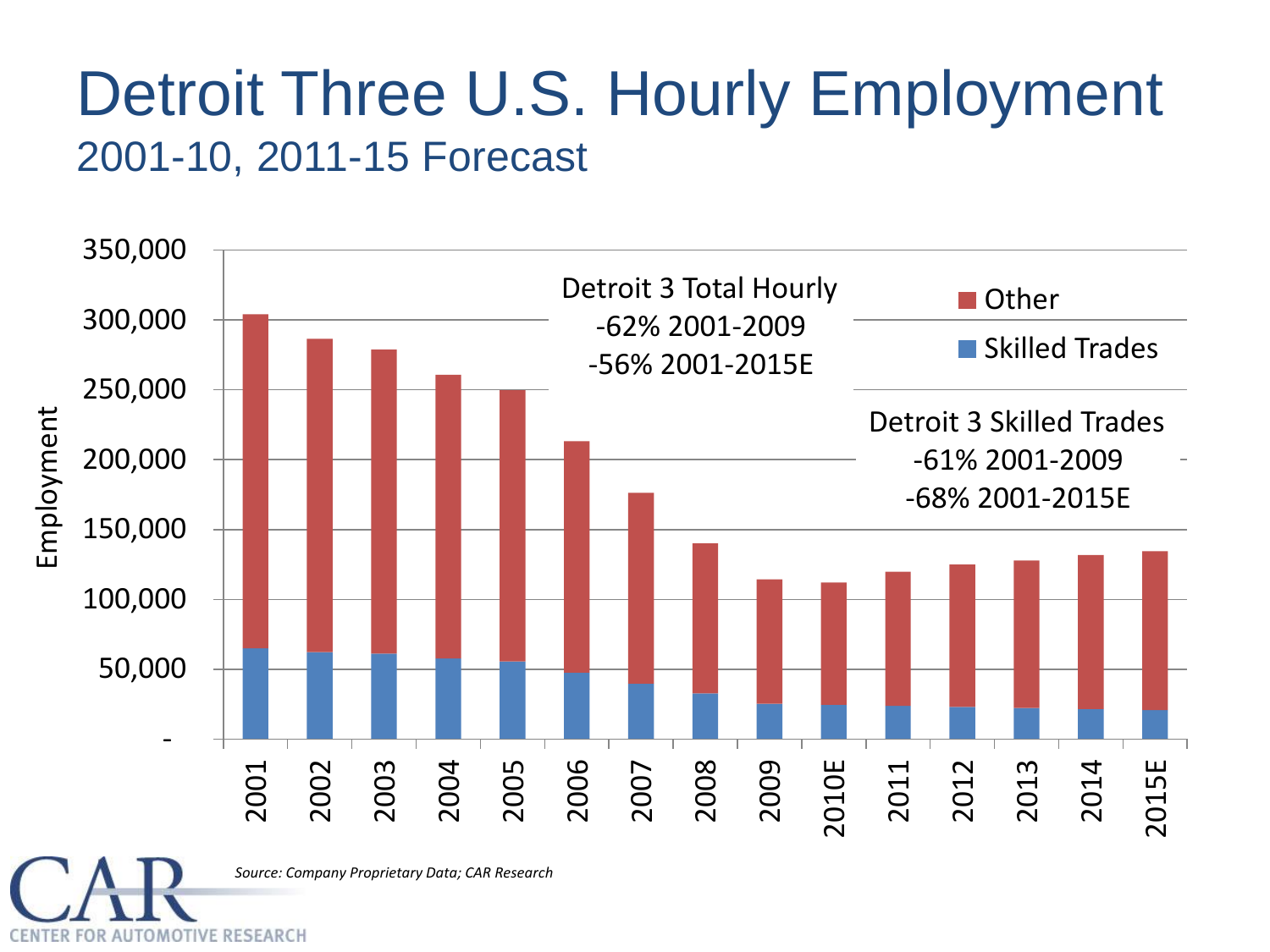## 2007 Contract: A Game Changer

- **VEBA**
- **Entry level wages (\$14)**
- No pay increase...but
	- Signing bonus of \$3,000
	- Lump sums of 3%, 3%, 4% (last two were suspended in 2009)
	- COLA (suspended in 2009)
	- Pensions increased
	- Product guarantees (not fulfilled)

Lowered average hourly labor costs from ~\$72-78/hour to ~\$50-58/hour

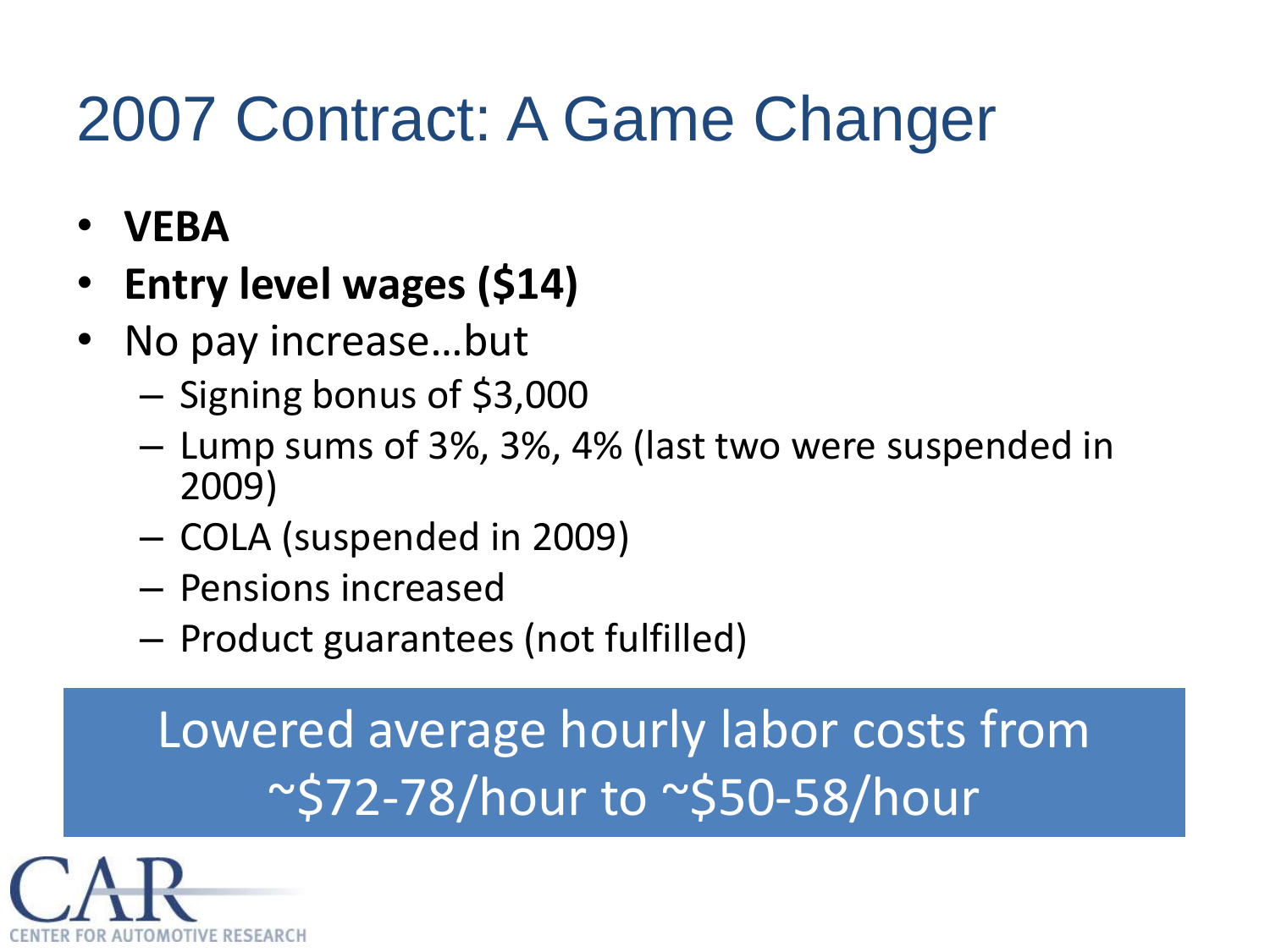## 2011 Labor Cost Competitiveness



CENTER FOR AUTOMOTIVE RESEARCH

*Source: Company reports, CAR research*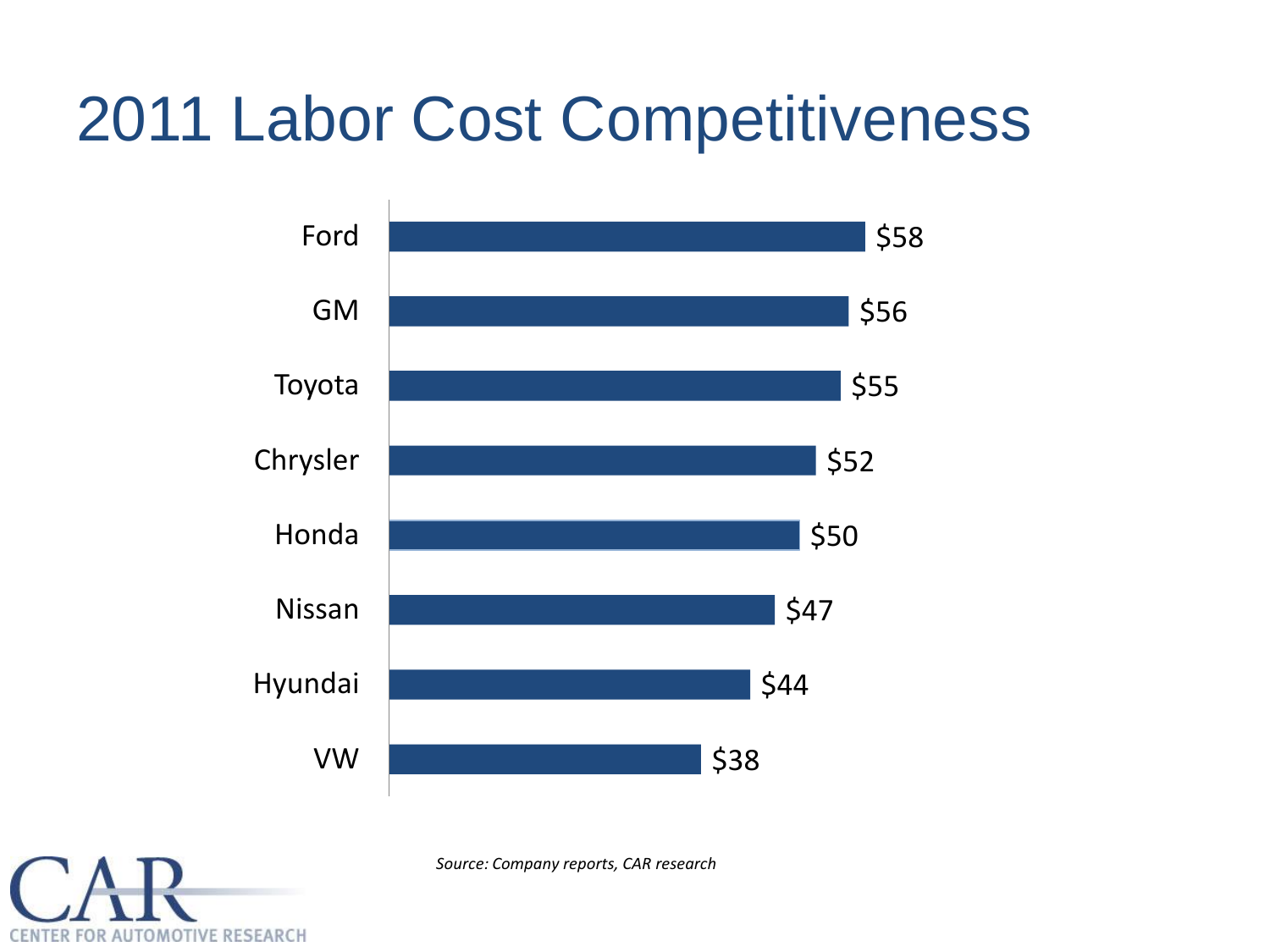## Difference between Ford and Chrysler's Reported Labor Costs, 2010



**ENTER FOR AUTOMOTIVE RESEARCH** 





- **Entry Level** 
	- Percent
	- Wage rate
- Profit Sharing
	- $-$  \$750 vs. \$5,000
- Hours worked
	- Plants on changeover
	- OT differences
- Fresh start accounting
	- Pension impact
	- Other costs, mostly legacy

*\* Company reports*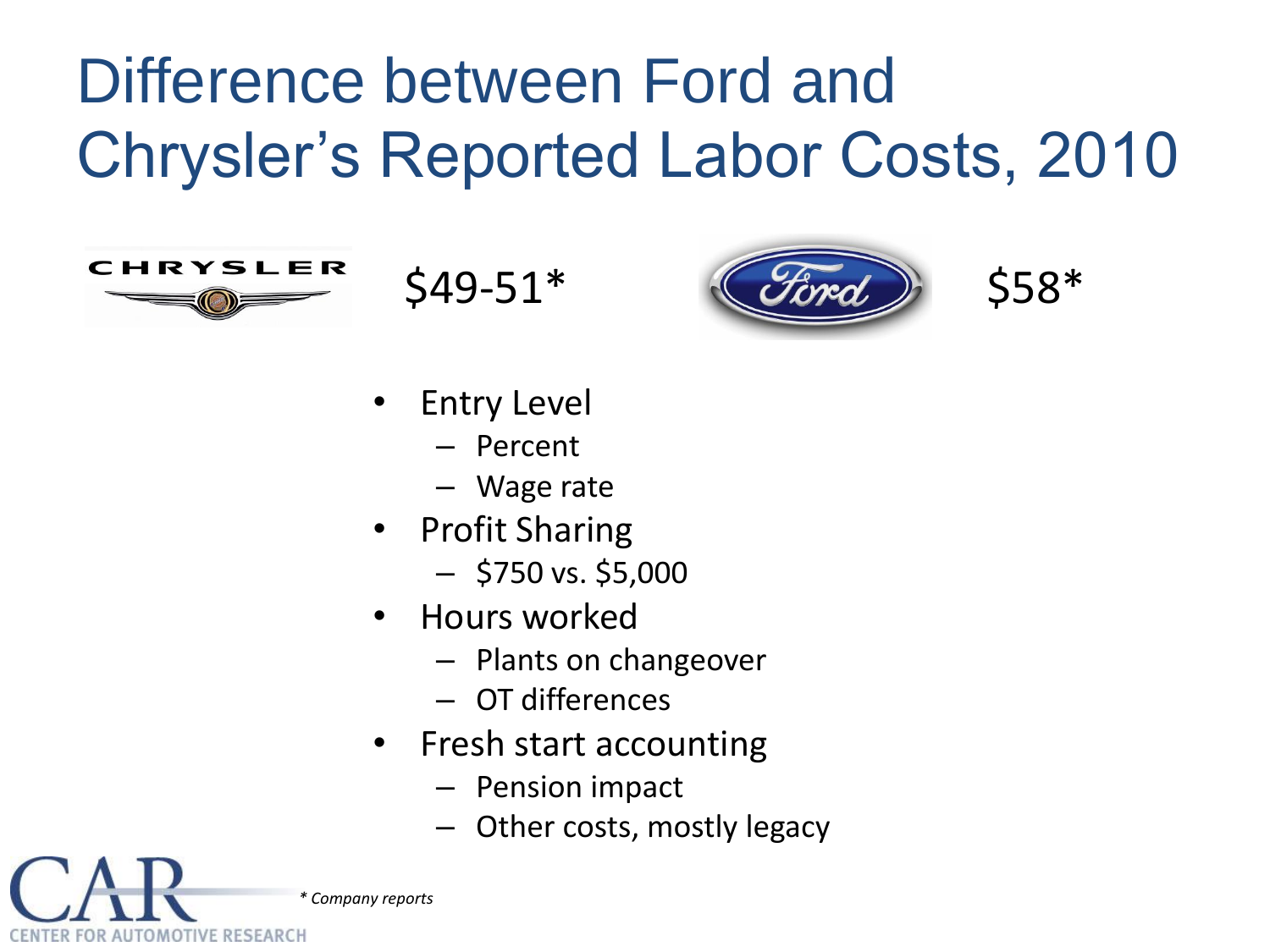## 2011 Contracts: Some Differences, Though Much Remains the Same



OMOTIVE RESEARCH

- Evolutionary changes, not revolutionary ones
	- Jobs banks eliminated
	- Product & job commitments
	- COLA remains suspended
	- AIF only for Entry Level
	- Lump sums & Profit sharing
	- No pension increases
	- Health care improved; no additional cost sharing
- Held the line on costs
- Put \$ in members' pockets
- Potential to grow employment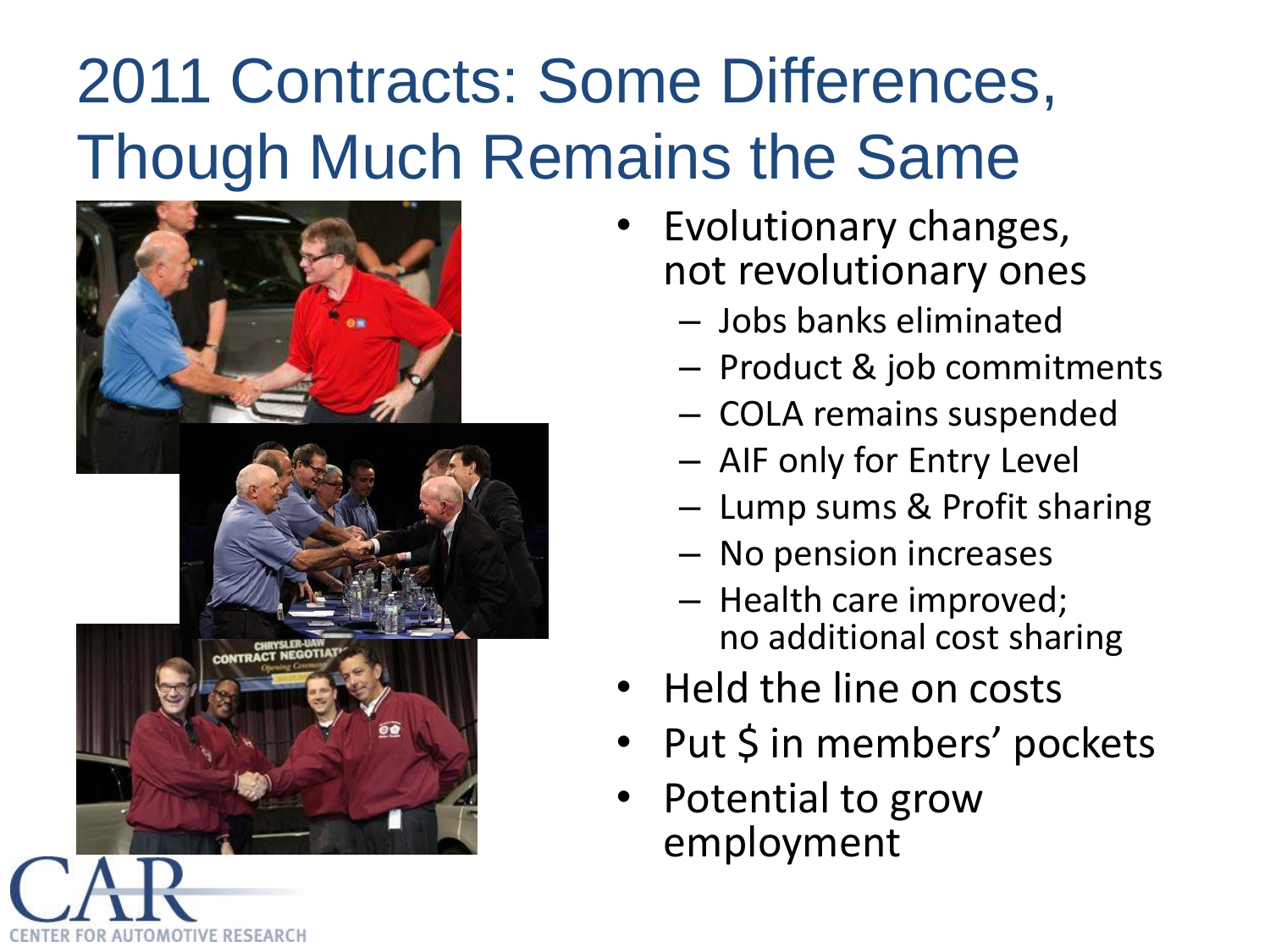## New 2011 UAW Contracts and Jobs

|                           | <b>Chrysler</b>                                                                                                                         | <b>Ford</b>                                                                                                                                   | <b>GM</b>                                                                                                                                   |
|---------------------------|-----------------------------------------------------------------------------------------------------------------------------------------|-----------------------------------------------------------------------------------------------------------------------------------------------|---------------------------------------------------------------------------------------------------------------------------------------------|
| <b>Signing</b><br>bonus   | \$3,500 (\$1,750 paid in 2011)                                                                                                          | \$6,000 (\$5,000 for <1 year seniority)                                                                                                       | \$5,000                                                                                                                                     |
| <b>Wages</b>              | Entry level \$15.78-19.28, four year progression;                                                                                       | no change for first tier                                                                                                                      | Entry level \$14.78-19.28, four year<br>progression; no change for first tier                                                               |
| <b>Jobs</b>               | Promises 2,100 new entry-level<br>jobs; 10,000 retained                                                                                 | Promises 5,750 new entry-level<br>jobs; 6,250 previously announced<br>job creation/retention                                                  | Promises 6,400 new entry-level<br>jobs; 11,800 previously announced<br>job creation/retention                                               |
| <b>Buyouts</b>            | None                                                                                                                                    | \$100,000 for skilled trades and<br>\$50,000 for production workers who<br>retire by 3/31/12                                                  | \$75,000 for skilled trades who retire<br>by 3/31/12; \$10,000 for any workers<br>who leave by 2013                                         |
| <b>Profit-</b><br>sharing | \$1 for every \$1 million profit based<br>on 85% of worldwide profit; capped<br>at \$12,000 per year                                    | \$1 for every \$1 million in North<br>American profit (Avg. \$3,752 payout<br>in November based on Q1-2 2011);<br>capped at \$12,000 per year | \$1 for every \$1 million in North<br>American profit; capped at \$12,000<br>per year                                                       |
| <b>Retirees</b>           | No change to pensions and no bonuses; health care trust may get 10% of workers' profit-sharing                                          |                                                                                                                                               |                                                                                                                                             |
| <b>COLA</b>               | None                                                                                                                                    |                                                                                                                                               |                                                                                                                                             |
| <b>Other</b><br>bonuses   | Four annual payments of \$500-<br>1,000; \$500-1,000 annual quality<br>bonus; \$300 one-time attendance<br>bonus for perfect attendance | Four annual payments of \$1,500 for<br>inflation protection; and four annual<br>payments up to \$250 per year for<br>competitiveness bonus    | Three annual payments of \$1,000<br>for inflation protection (2012-2014);<br>and four annual payments up to<br>\$250 per year quality bonus |
| <b>Health care</b>        | No change to worker contribution;<br>\$20 co-pay for unlimited office visits                                                            | No change to worker contribution;<br>\$20 co-pay for unlimited office visits                                                                  | No change to worker contribution;<br>\$25 co-pay for unlimited office visits                                                                |

*Source: Center for Automotive Research, UAW-Chrysler, UAW-Ford, and UAW-GM White Books*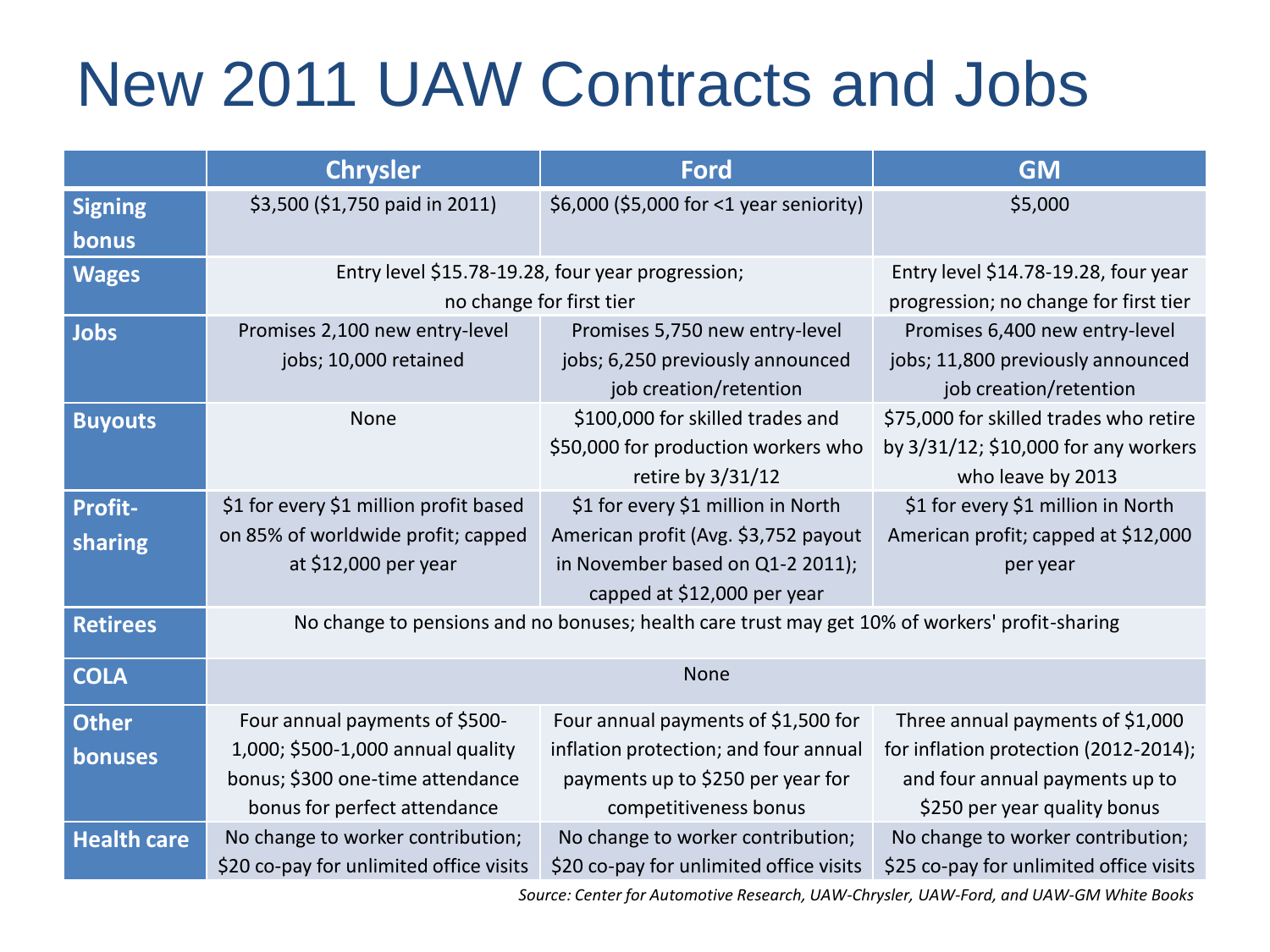## UAW Contract Economics

|                             | CHRYSLER                                                                                                                    |                                                             |                                                                   |
|-----------------------------|-----------------------------------------------------------------------------------------------------------------------------|-------------------------------------------------------------|-------------------------------------------------------------------|
| New Agreement               | \$29.11                                                                                                                     | \$28.89                                                     | \$28.49                                                           |
| <b>Base Wages</b>           |                                                                                                                             | 4 zeros on the base                                         |                                                                   |
| <b>Entry Level</b>          | \$15.78-19.28                                                                                                               | \$15.78-19.28                                               | \$14.78-19.28                                                     |
|                             | No cap; 25% in 2015                                                                                                         | $20%$ cap                                                   | No cap; 20-25% in 2015                                            |
| <b>COLA</b>                 |                                                                                                                             | Suspended                                                   |                                                                   |
| <b>Lump Sums</b>            | \$1,750 in 2011; \$1,750<br>when EBITDA>Net<br>Interest for 5Qs; \$1,000-<br>\$2,000 quality and<br>performance for 4 years | \$6,000 in 2011; \$1,750<br>for 4 years                     | \$5,000 in 2011;<br>$$1,250$ for 3 years                          |
| <b>Profit Sharing</b>       | \$1,000/\$1 billion 85% NA<br>Range \$1,250-\$12,000;<br>no minimum payout                                                  | \$1/\$1 million; Range<br>\$1,250-12,000; payout<br>\$3,752 | \$1,000/\$1 billion;<br>Range \$1,250-\$12,000;<br>payout \$3,500 |
| <b>Buyouts</b>              | <b>None</b>                                                                                                                 | \$50,000 production,<br>\$100,000 trades by 3/12            | \$10K production through<br>2013, \$75K trades by<br>3/12         |
| <b>Total Economic Gains</b> | \$7,800-11,800<br>plus profit sharing                                                                                       | \$15,752-16,752<br>plus profit sharing                      | \$12,250<br>plus profit sharing                                   |

*Source: Center for Automotive Research, UAW-Chrysler, UAW-Ford, and UAW-GM White Books*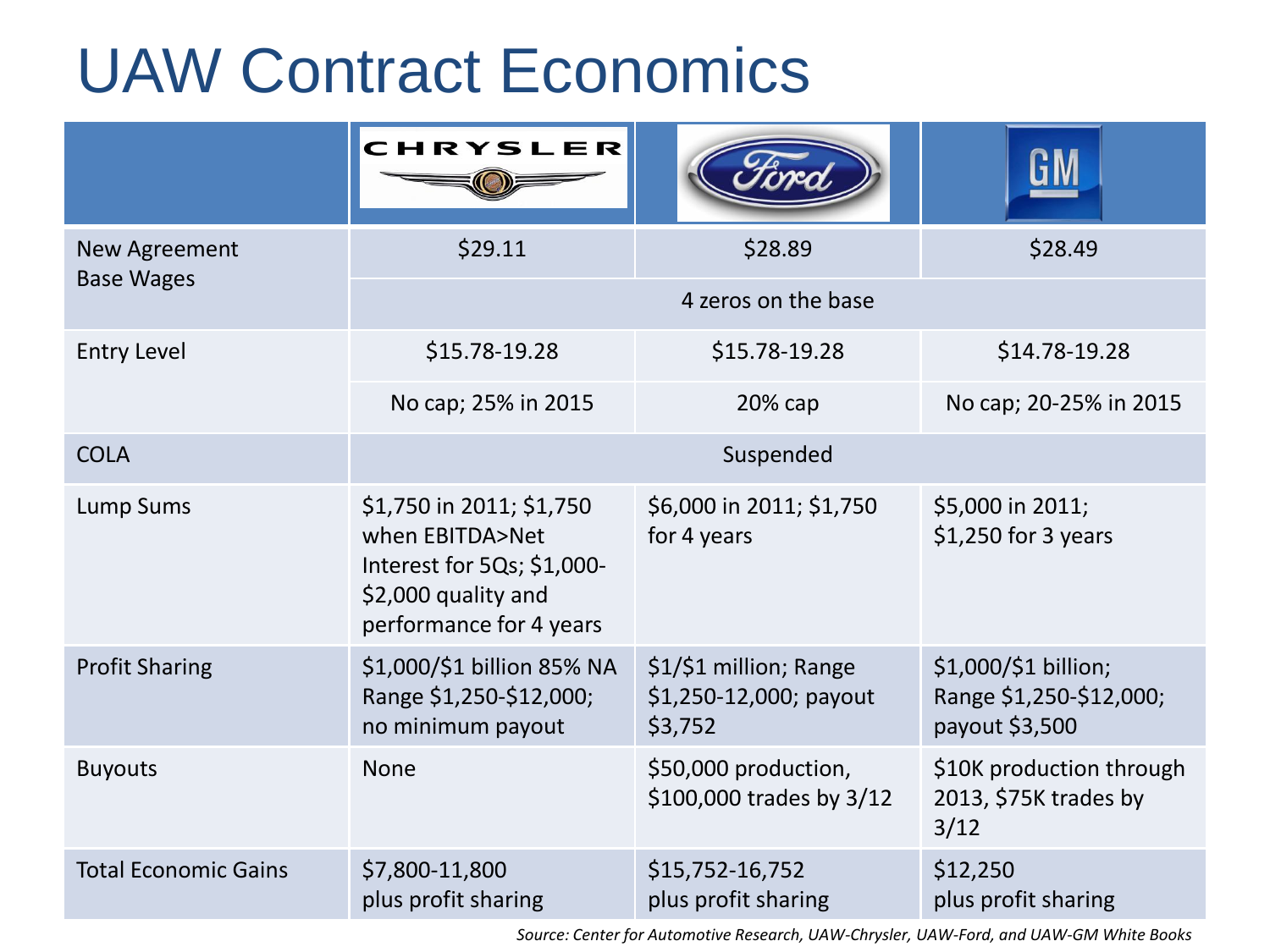## 2011 UAW Contract Benefits

|                                   | <b>CHRYSLER</b>                                                                                                                                                                              |                                                                                                                                                     |                                                                                                            |  |
|-----------------------------------|----------------------------------------------------------------------------------------------------------------------------------------------------------------------------------------------|-----------------------------------------------------------------------------------------------------------------------------------------------------|------------------------------------------------------------------------------------------------------------|--|
| <b>Traditional Active Health</b>  | Unlimited \$25 office<br>visits, urgent care \$50,<br>ER \$100, no increase in<br>drug co-pay, no<br>premiums                                                                                | Unlimited \$20 office<br>visits, \$50/100 co-pay for<br>urgent care/ER visits, 3%<br>increase in drug co-pay,<br>primary care pilot, no<br>premiums | Unlimited \$25 office<br>visits, urgent care \$50, ER<br>\$100, no increase in drug<br>co-pay, no premiums |  |
| <b>Traditional Retiree Health</b> | UAW Health Care Trust may get additional funding though diversion of up to 10%<br>of profit sharing payments                                                                                 |                                                                                                                                                     |                                                                                                            |  |
| <b>Entry Level Health</b>         | Unlimited \$25 office<br>visits, no copay for<br>urgent care or ER                                                                                                                           | Unlimited \$20 office<br>visits, no copay for urgent<br>care or ER                                                                                  | Unlimited \$25 office<br>visits, no copay for urgent<br>care or ER                                         |  |
|                                   | \$300/\$600 deductibles covered by a \$300/\$600 HSA<br>\$1,000/\$2,000 out-of-pocket cap                                                                                                    |                                                                                                                                                     |                                                                                                            |  |
| <b>Entry Level Retiree Health</b> | \$1 per hour worked in a 401(k)                                                                                                                                                              |                                                                                                                                                     |                                                                                                            |  |
| Life Insurance                    | Added                                                                                                                                                                                        |                                                                                                                                                     |                                                                                                            |  |
| <b>Legal Services</b>             | Will end as of December 2013                                                                                                                                                                 |                                                                                                                                                     |                                                                                                            |  |
| <b>Traditional Pension</b>        | No Changes                                                                                                                                                                                   |                                                                                                                                                     |                                                                                                            |  |
| <b>Entry Level Pension</b>        | 6.4% of earnings, converts to a 401(k) January 2012 (GM, Ford) or March 2012<br>(Chrysler) for existing entry-level workers<br>4.0% of earnings in 401(k) for new hires under 2011 agreement |                                                                                                                                                     |                                                                                                            |  |

*Source: Center for Automotive Research, UAW-Chrysler, UAW-Ford, and UAW-GM White Books*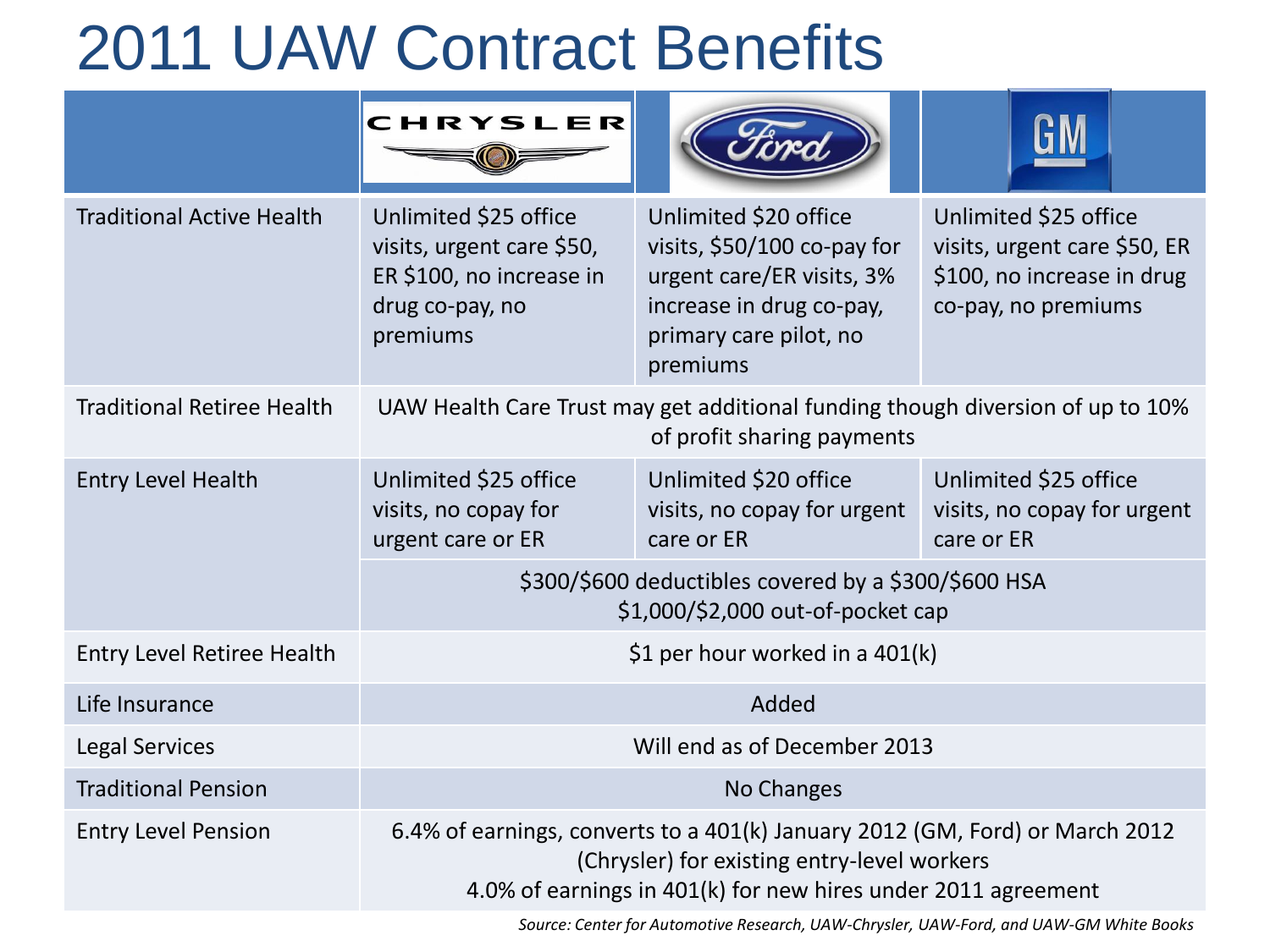## UAW Contract Job Security

|                                 | CHRYSLER                                                                    |                                                                           |                                                 |
|---------------------------------|-----------------------------------------------------------------------------|---------------------------------------------------------------------------|-------------------------------------------------|
| <b>Jobs Bank</b>                | Eliminated                                                                  |                                                                           |                                                 |
| <b>SUB</b>                      | Simplified, replenished                                                     |                                                                           |                                                 |
| <b>Temporary Workers</b>        | Not made permanent                                                          | 65% of Long-term<br>supplemental employees<br>made permanent              | Not made permanent                              |
| Job & Product<br>Guarantees     | \$4.5B investments<br>(\$1.3B new)<br>2,100 jobs                            | \$16B investments<br>(\$6.3B in retooling plants)<br>5,750 jobs           | \$7.1B investments<br>(52.5B new)<br>6,400 jobs |
| Insourcing                      | Ability to bid on contracts to bring work back                              |                                                                           |                                                 |
| Outsourcing                     | Moratorium maintained                                                       |                                                                           |                                                 |
| <b>Skilled Trades</b>           | 3 work groups,<br>elimination of<br>classifications,<br>400 new apprentices | No new apprentices                                                        | 1,300 new apprentices                           |
| <b>Plant Closing Exemptions</b> | <b>None</b>                                                                 | Twin Cities, Cleveland<br>Engine #2 and Walton<br>Hills Stamping to close | Shreveport to close                             |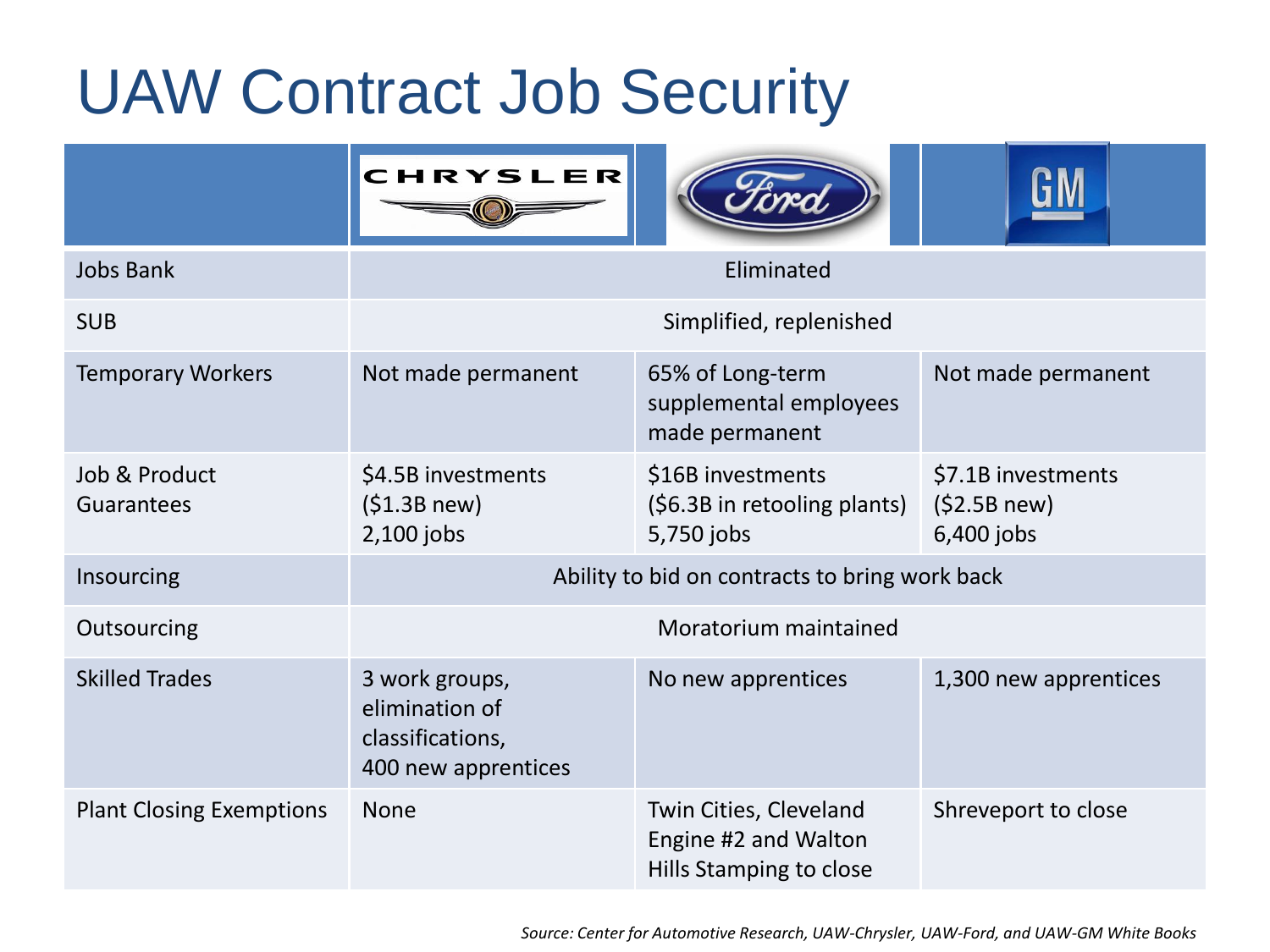#### Labor Cost Competitiveness 2015 Projections

- D3: 0.68-1.65% annual labor cost growth
- Internationals
	- Not a monolith
	- $-$  "Grow in"  $=$ temporal advantages
	- CAR assume a 1% annual labor cost growth rate



*Source: Company reports, CAR research*



#### **Hourly Labor Cost Comparison, 2015**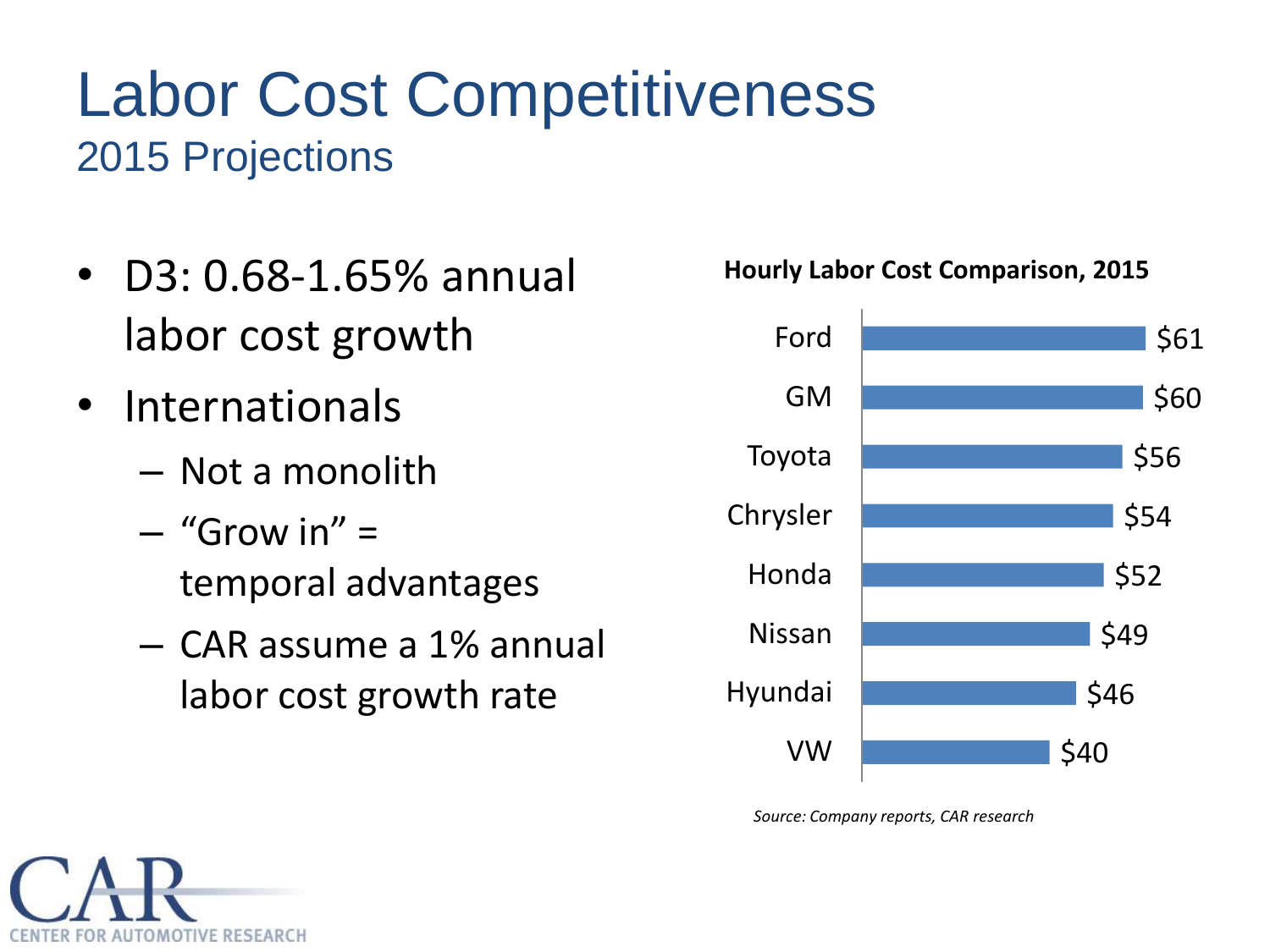## Tier 2 or Entry-Level Really Matters . . .

|                               | <b>GM</b> | <b>Ford</b> | <b>Chrysler</b> |
|-------------------------------|-----------|-------------|-----------------|
| Tier 2 Percentage by 2015     | 17%       | 12%         | 23%             |
| <b>Blended Wage Rate 2015</b> | \$59.95   | \$60.72     | \$54.46         |
| Annual Growth Rate '11-'15    | 0.68%     | 0.92%       | 1.65%           |

*Source: Center for Automotive Research estimates based on UAW-Detroit Three contracts and proprietary data*

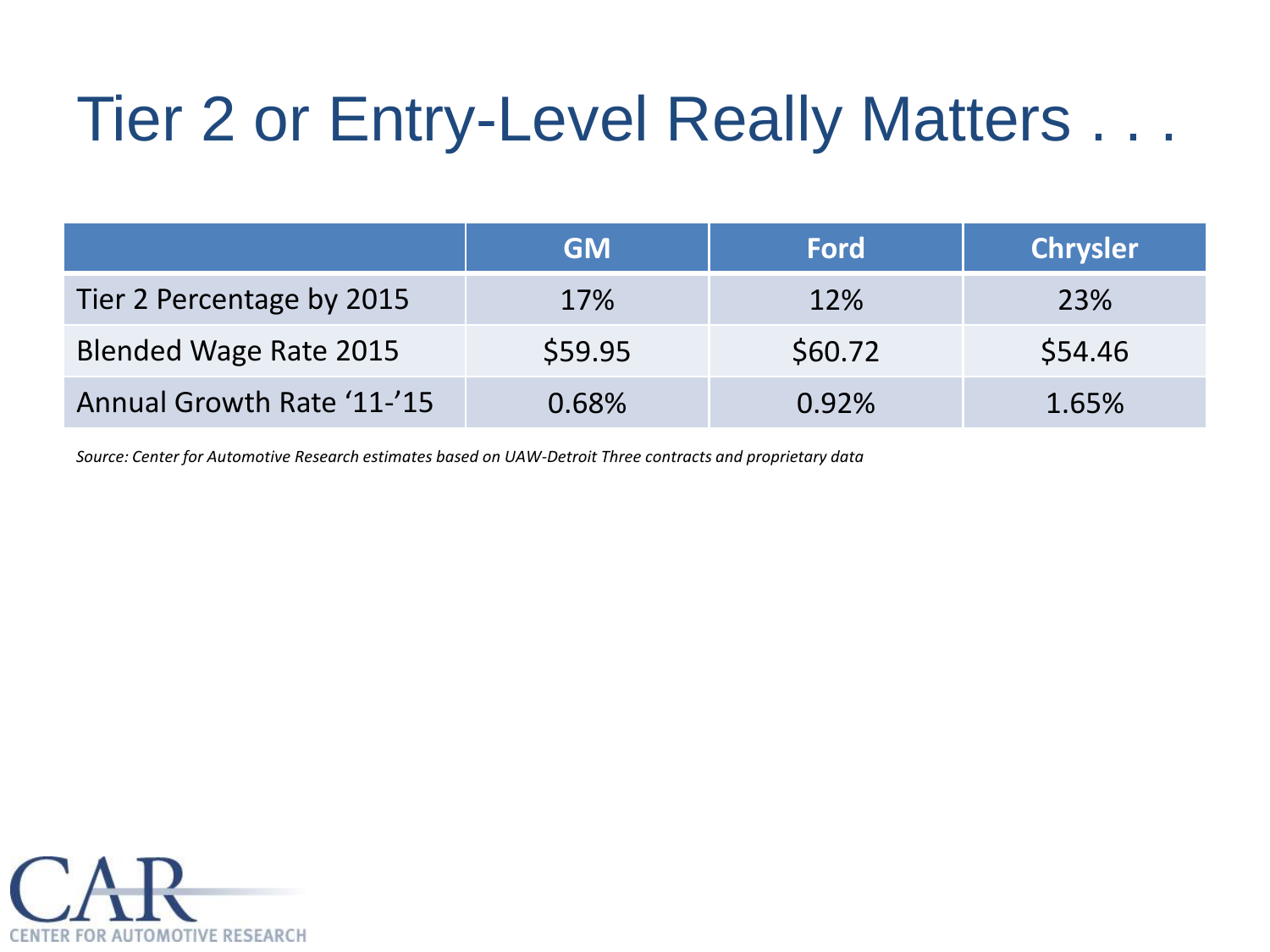#### 2015 Average Hourly Labor Costs as a Function of Entry-Level Workforce Percent

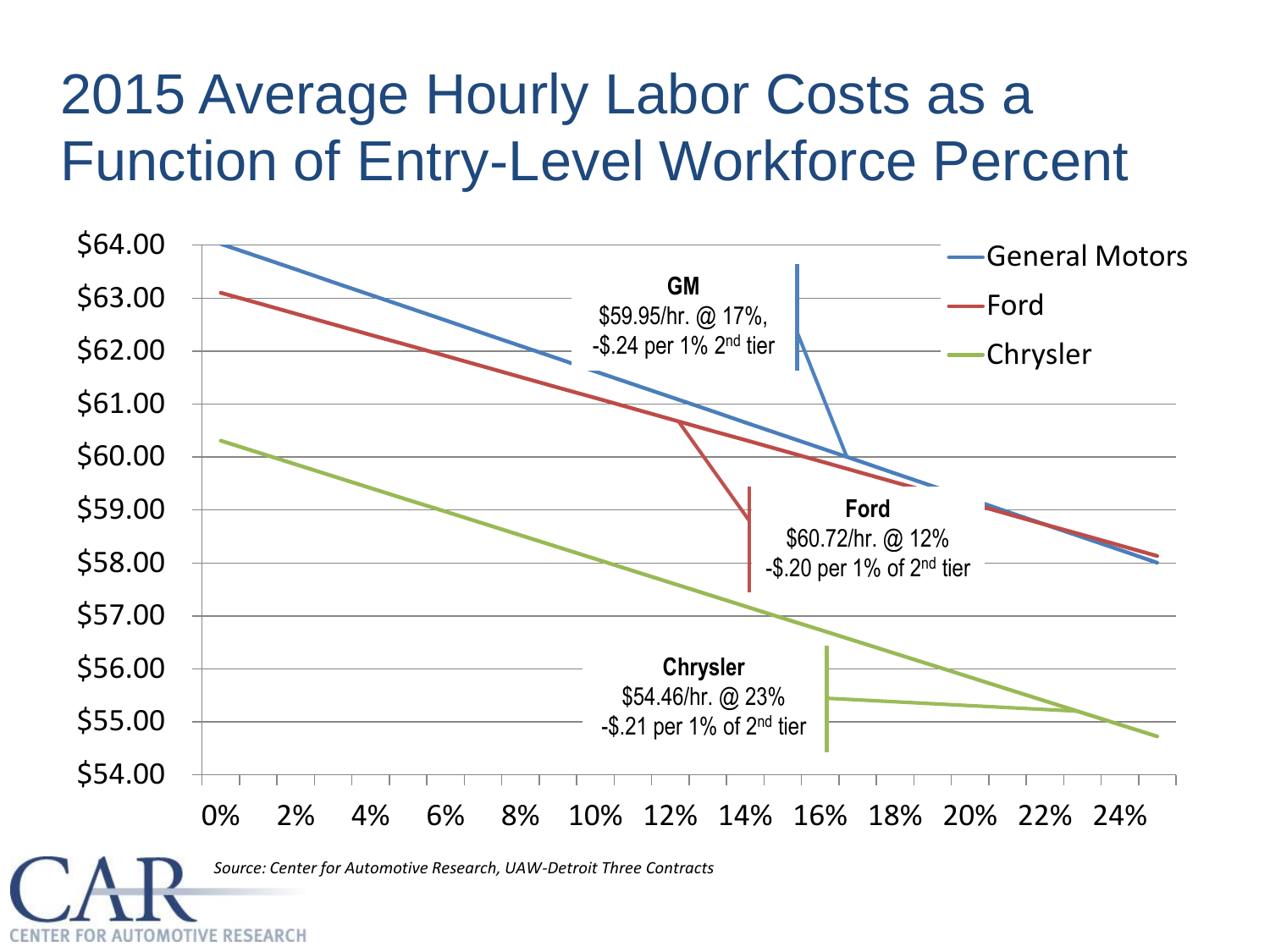#### Entry-Level Labor Costing Example 2011 and 2015

|                                                    | 2011  | 2015  |
|----------------------------------------------------|-------|-------|
| <b>Base Wages</b>                                  | 16.32 | 18.41 |
| PTO, OT, Layoff                                    | 4.41  | 5.34  |
| <b>Profit Sharing &amp; Lump Sums</b>              | 2.32  | 3.38  |
| <b>Subtotal: Payroll Related</b>                   | 23.05 | 27.13 |
| Active Health Care <sup>1</sup>                    | 3.82  | 5.20  |
| Pension & Retiree Health Contribution <sup>2</sup> | 2.04  | 1.79  |
| Statutory                                          | 3.69  | 4.34  |
| Other Insurance & Fringe                           | 1.10  | 1.50  |
| <b>Subtotal: Fringe Related</b>                    | 10.65 | 12.83 |
| <b>TOTAL</b>                                       | 33.70 | 39.95 |

*Source: Center for Automotive Research, UAW-Detroit Three Contracts*

<sup>1</sup> Assume 8% annual health care inflation

<sup>2</sup> Pension contribution cut from 6.4% to 4% for entry-level hired under new agreement; \$1/hour worked for retiree health care 401(k)

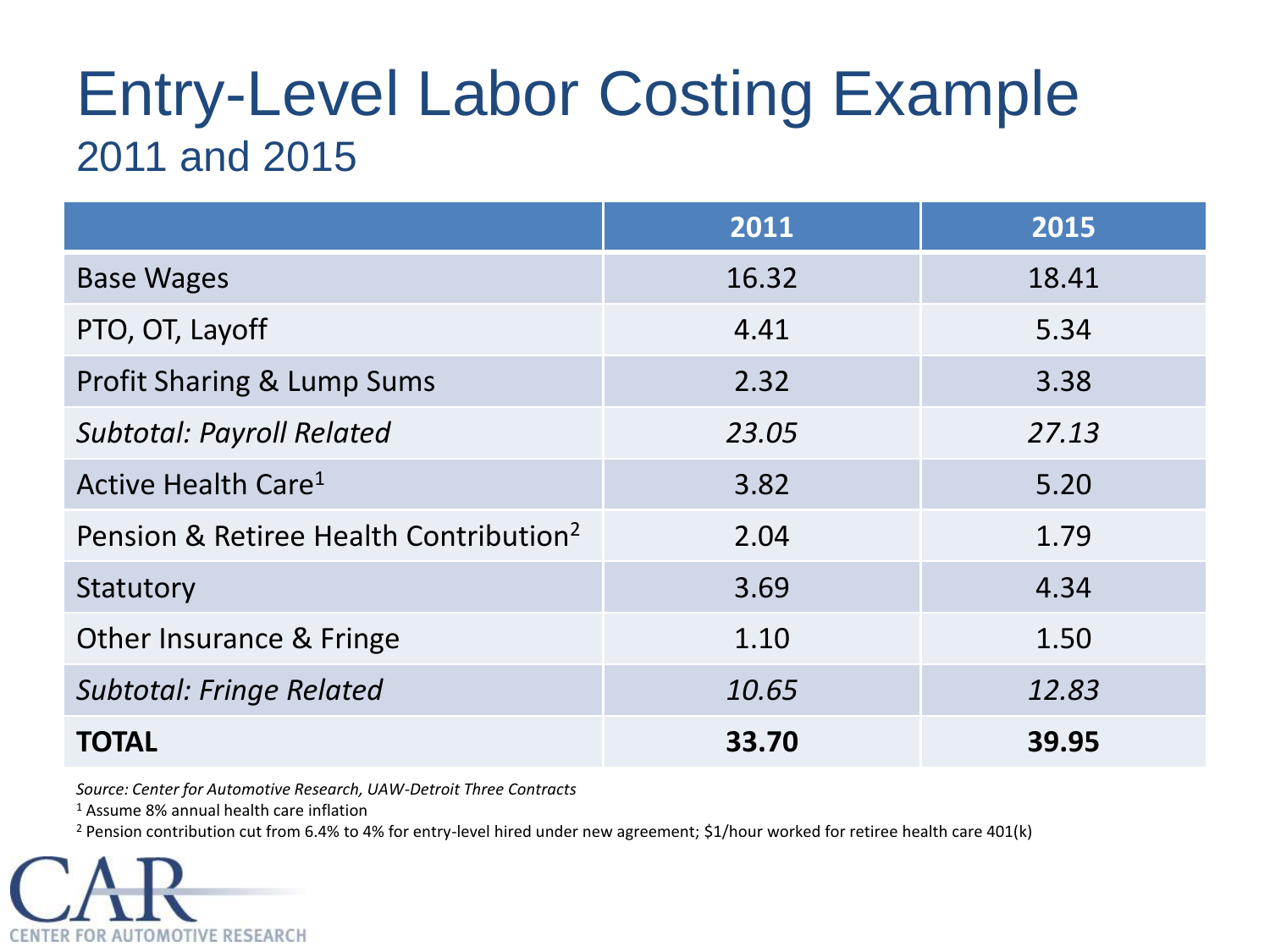## The Final Calculations: UAW Cost, 2011-2015

|                                 | 2011                                                    |                                                          | 2015                                                    |                                                          | 2011-2015                                                 |
|---------------------------------|---------------------------------------------------------|----------------------------------------------------------|---------------------------------------------------------|----------------------------------------------------------|-----------------------------------------------------------|
|                                 | <b>UAW Labor</b><br><b>Compensation</b><br>(\$ Billion) | <b>UAW Labor</b><br><b>Cost Per N.A.</b><br>Vehicle (\$) | <b>UAW Labor</b><br><b>Compensation</b><br>(\$ Billion) | <b>UAW Labor</b><br><b>Cost Per N.A.</b><br>Vehicle (\$) | <b>Change in</b><br><b>Labor Cost Per</b><br>N.A. Vehicle |
| <b>Chrysler</b>                 | \$2.18                                                  | \$1,127                                                  | \$2.53                                                  | \$1,293                                                  | \$166                                                     |
| Ford                            | 4.44                                                    | 1,660                                                    | 5.05                                                    | 1,756                                                    | \$96                                                      |
| <b>General</b><br><b>Motors</b> | 4.96                                                    | 1,617                                                    | 5.57                                                    | 1,702                                                    | \$85                                                      |
| Weighted<br>Average             |                                                         | \$1,508                                                  |                                                         | \$1,622                                                  | \$114                                                     |

*Note: CAR forecast uses IHS Automotive N.A. production forecast for 2011-2015. For 2015: GM 3.275 mil., Ford 2.879 mil., Chrysler 1.960 mil.*

*\*Does not include amortized 2011 signing bonus, does include forecast profit-sharing.*

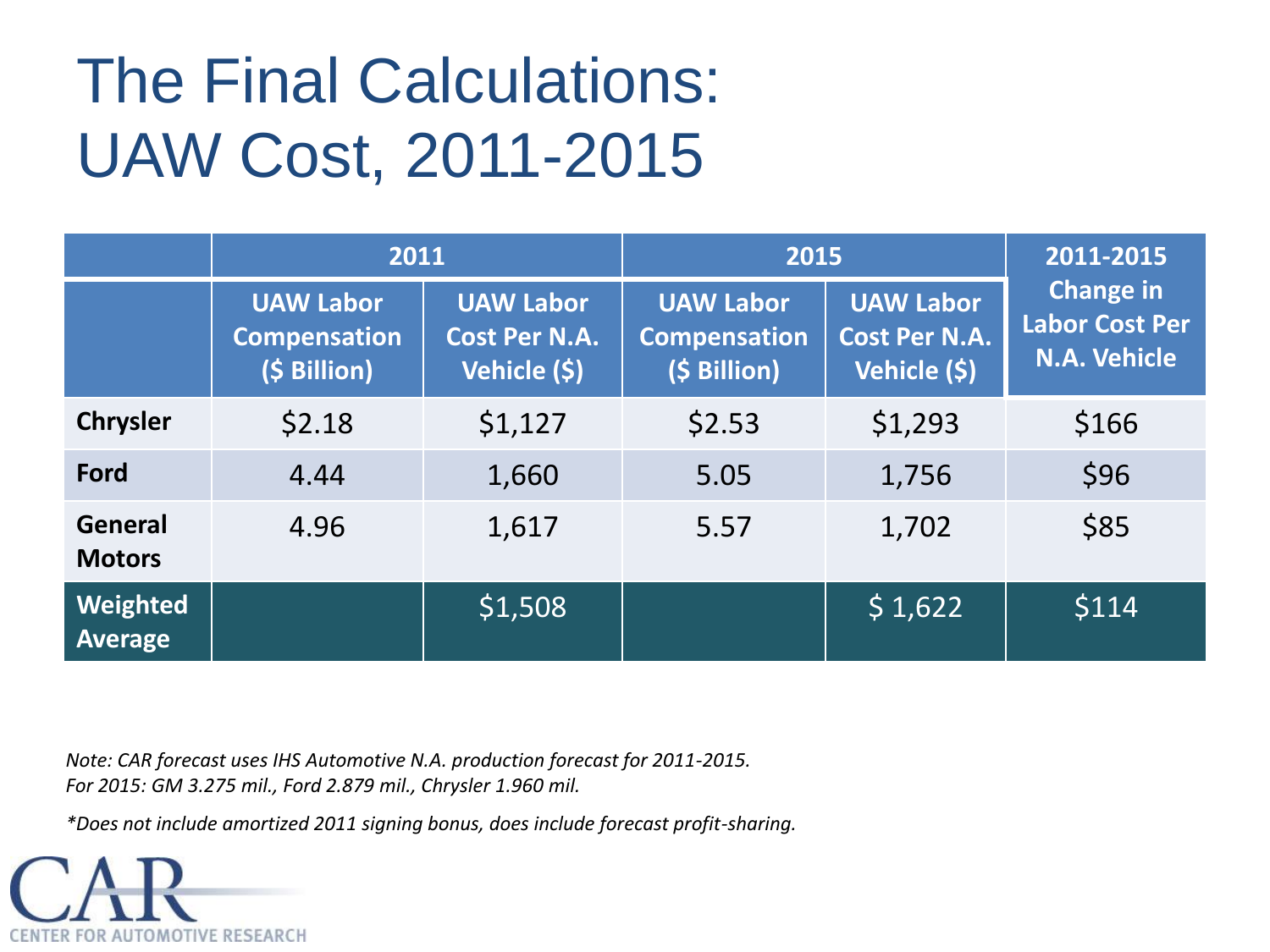#### 2011 N.A. Operating Profit Per Vehicle (Through Q3 '11)

|                          | N.A. EBIT<br>(\$ Million) | <b>N.A. Sales</b><br>(unit) | <b>Profit Per</b><br>Vehicle (\$) |
|--------------------------|---------------------------|-----------------------------|-----------------------------------|
| Chrysler*                | \$1,467                   | 1,376,000                   | \$1,066                           |
| Ford                     | \$5,302                   | 1,880,514                   | \$2,819                           |
| General<br><b>Motors</b> | \$7,342                   | 2,206,476                   | \$3,327                           |

\*Global income and sales

Source: Automotive News; corporate third quarter financial reports.

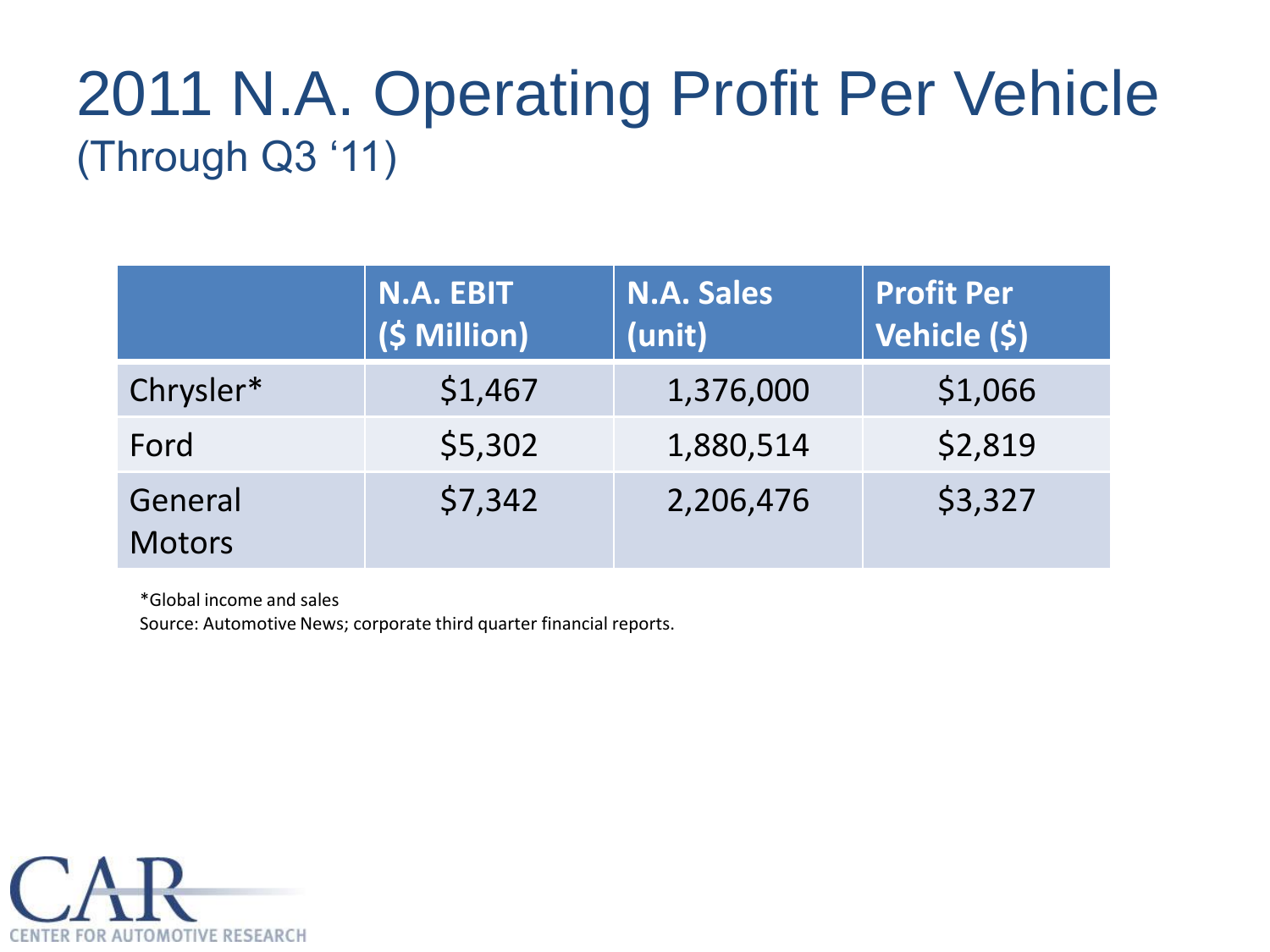## Impact on Cash (\$ Millions)

|                       | 2011-2012 | 2014-2015* |
|-----------------------|-----------|------------|
| Chrysler              | \$132     | \$94       |
| Ford                  | 588       | 349        |
| <b>General Motors</b> | 580       | 314        |

\*Includes CAR estimates for lump sums, profit sharing and estimates for SAP costs.

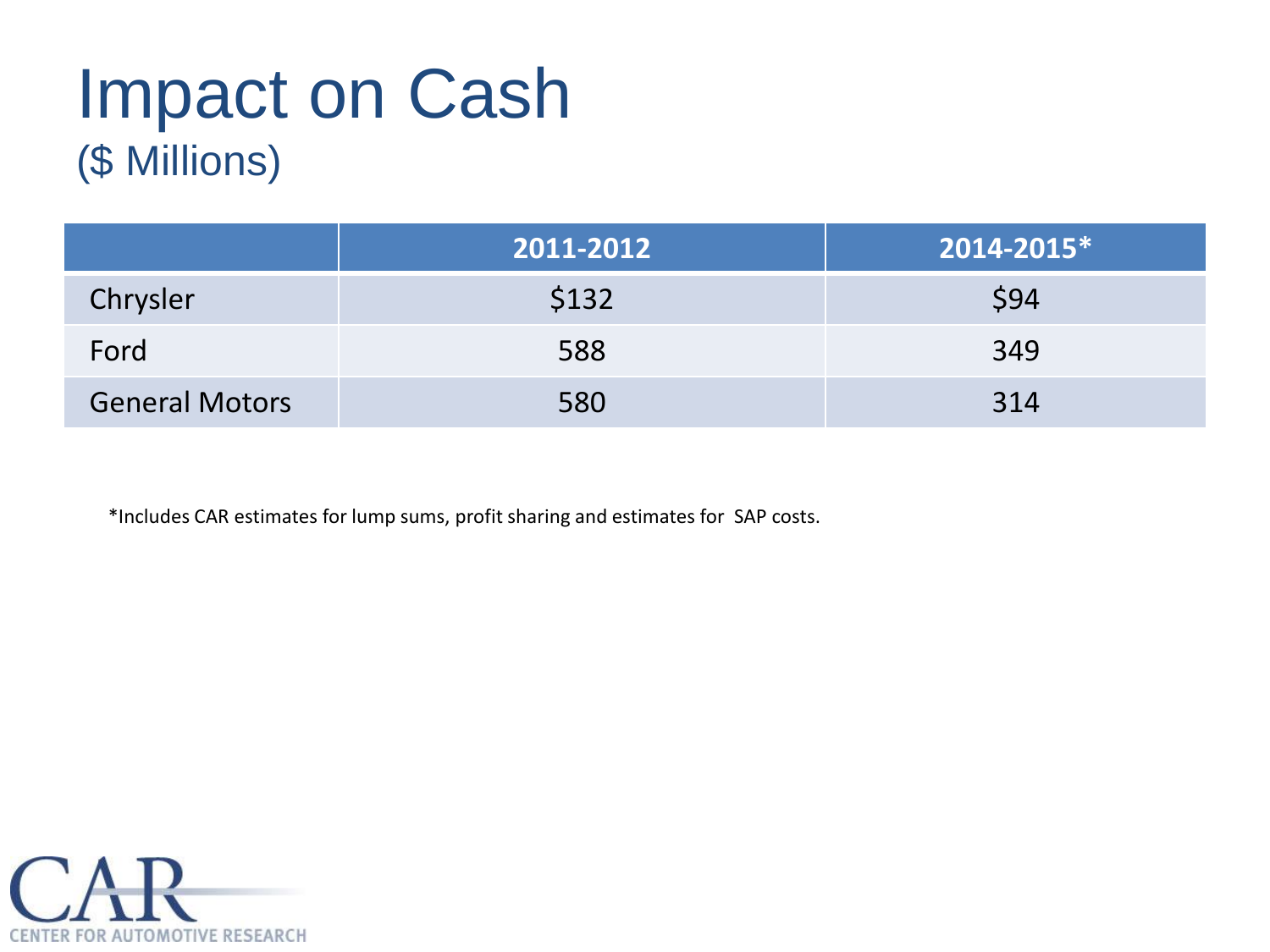## What to Look For in 2015 Negotiations

- Keep entry level cap to provide bridge to tier 1
- Raise entry level pay, and reduce the gap again
- Need something for retirees, especially if VEBA begins to run out of money
- Will have pressure from rank and file for a pay increase and restored COLA



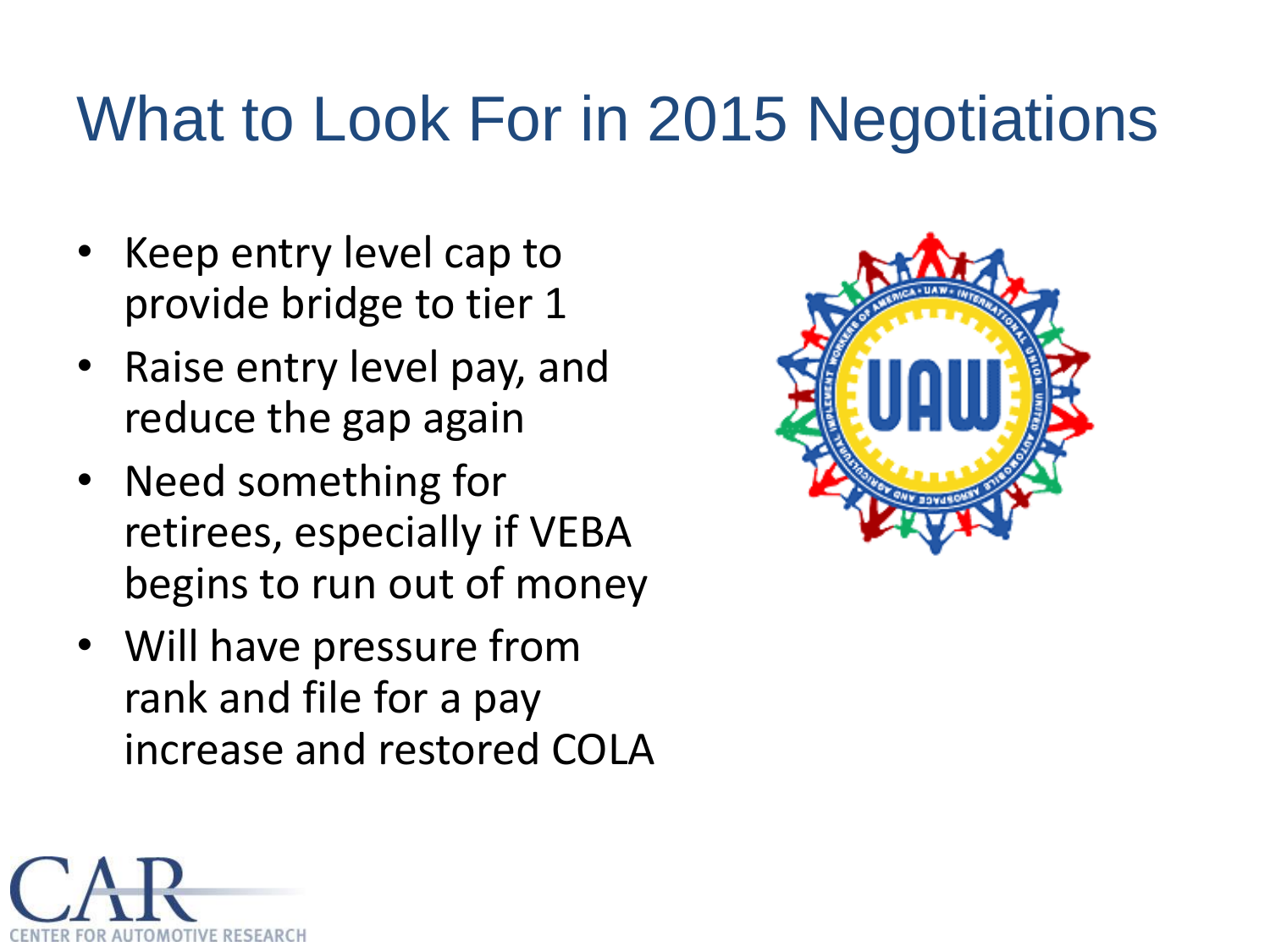## What to Look For in 2015 Negotiations









- No additional pension liabilities
- Push to raise employee cost share on health care
- Stay the course on variable compensation
	- No pay increase (14 years!)
	- Lump sums
	- No COLA

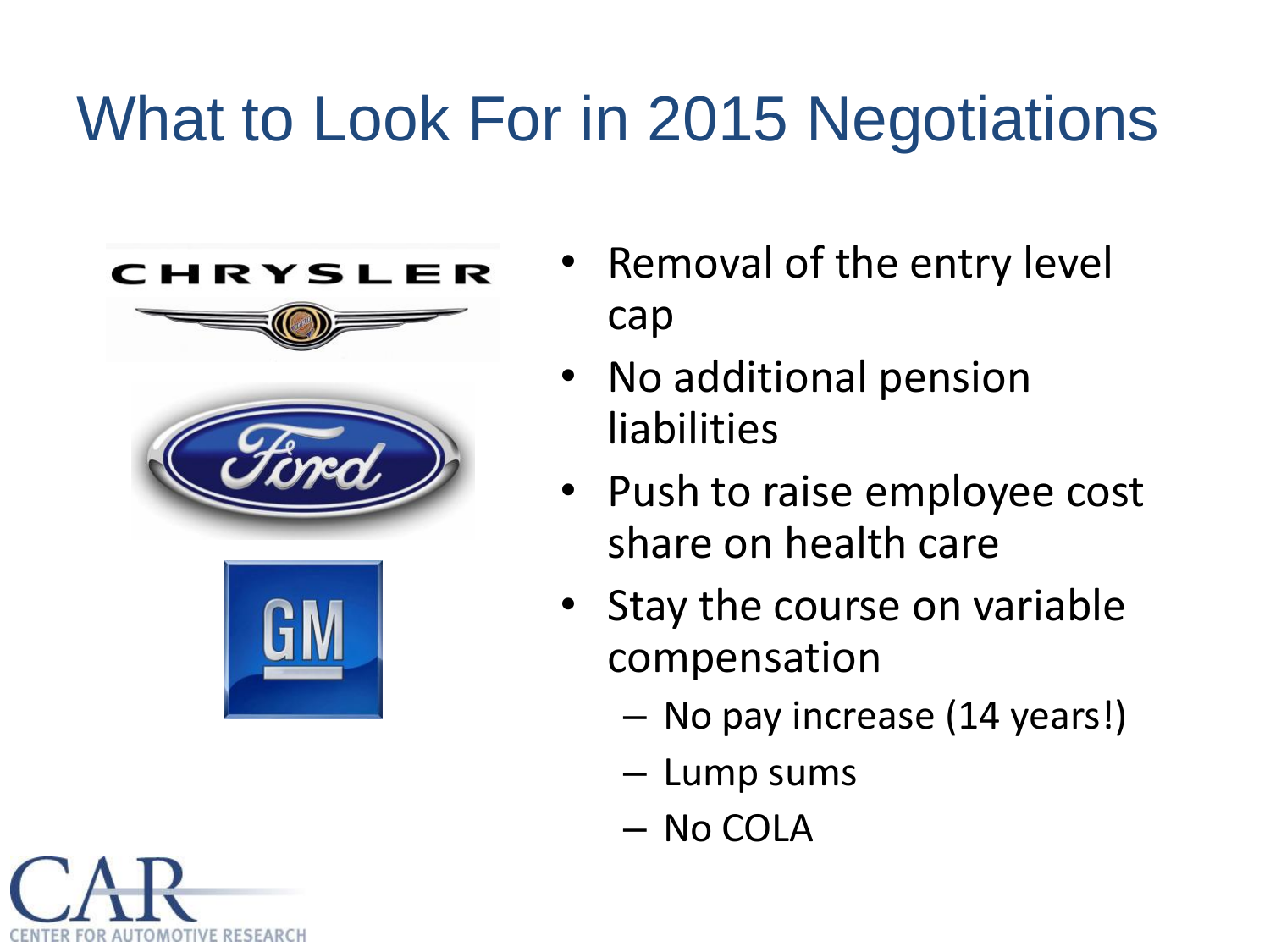## Pensions

- All Detroit 3 U.S. pensions underfunded
- GM U.S. pension underfunded status: -\$8.7B on 9/30/11. Worldwide pension shortfall of -\$22.0B 12/31/10.
- No pension increase in 2011 contract for first time since pension initiated in 1950 GM contract
- GM projects no pension payments until 2015 (\$2.3B) and 2016 (\$1.2B)
- Company has 15 years to pay off underfunding under the 2010 Pension Relief Act – yet assumption of 8% return on fund is absurd, and discount rate is falling . . .

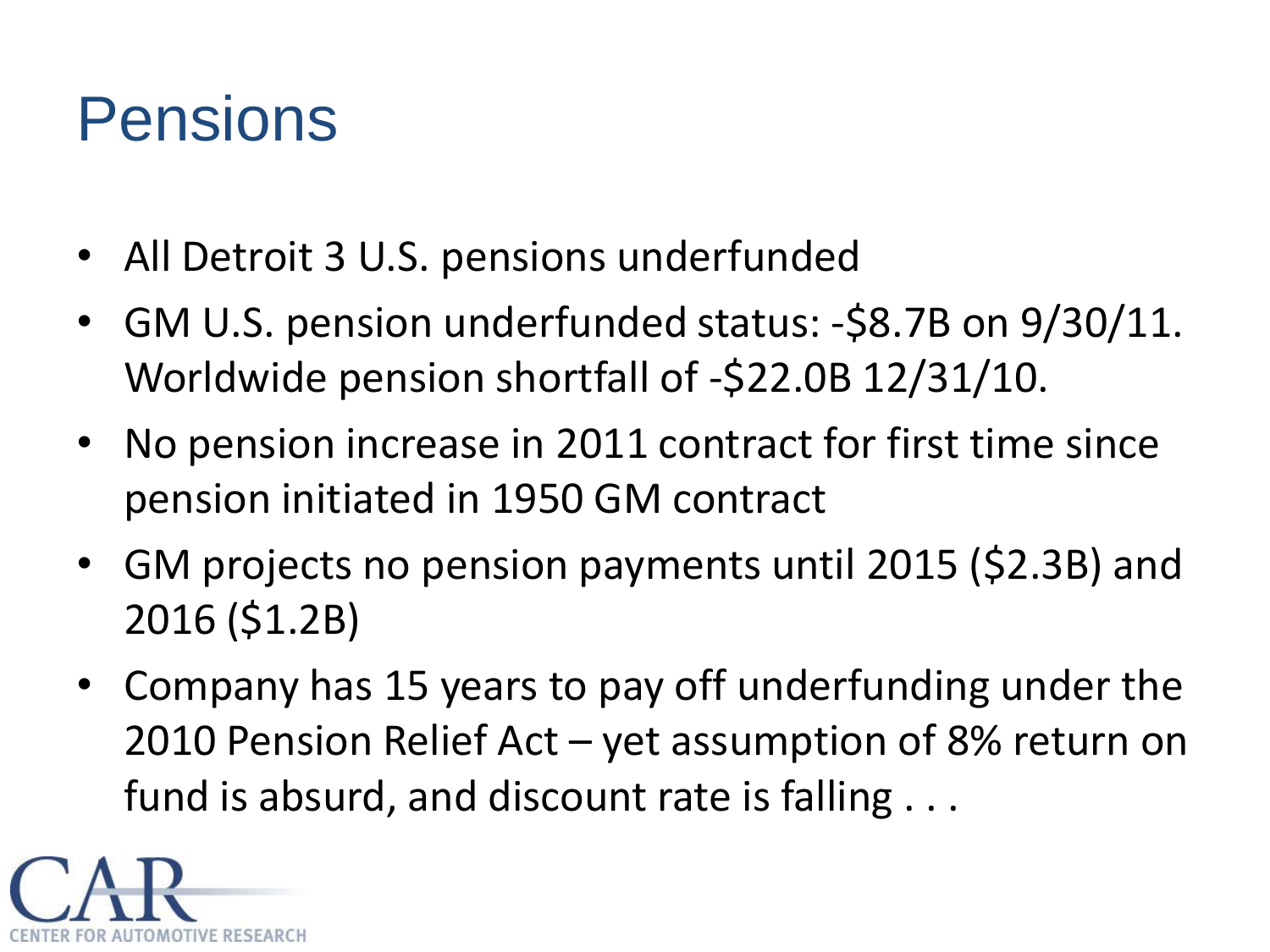## Future VEBA Payments

|                       | <b>Remaining Payments Due to the UAW Retiree Health Care Trust</b>                                                                                                                |                                                                                                                                |  |
|-----------------------|-----------------------------------------------------------------------------------------------------------------------------------------------------------------------------------|--------------------------------------------------------------------------------------------------------------------------------|--|
| Chrysler              | 7/15/12<br>7/15/13<br>$7/15/14-15-16-17$<br>7/15/18-19-20-21-22<br>7/15/23                                                                                                        | \$400M<br>\$600M<br>\$650M/year<br>\$823.8M/year<br>\$827.1M<br>TOTAL \$1.709B AND VEBA retains 41.5% equity stake in Chrysler |  |
| Ford                  | Paid-in-full                                                                                                                                                                      |                                                                                                                                |  |
| <b>General Motors</b> | \$6.5B Series A preferred stock (9% interest; \$585M/year)<br>Warrant to acquire 45,454,545 shares of common stock at<br>$$42.31/s$ hare<br>VEBA retains 10.3% equity stake in GM |                                                                                                                                |  |

*Source: Center for Automotive Research, UAW-Detroit Three Contracts*

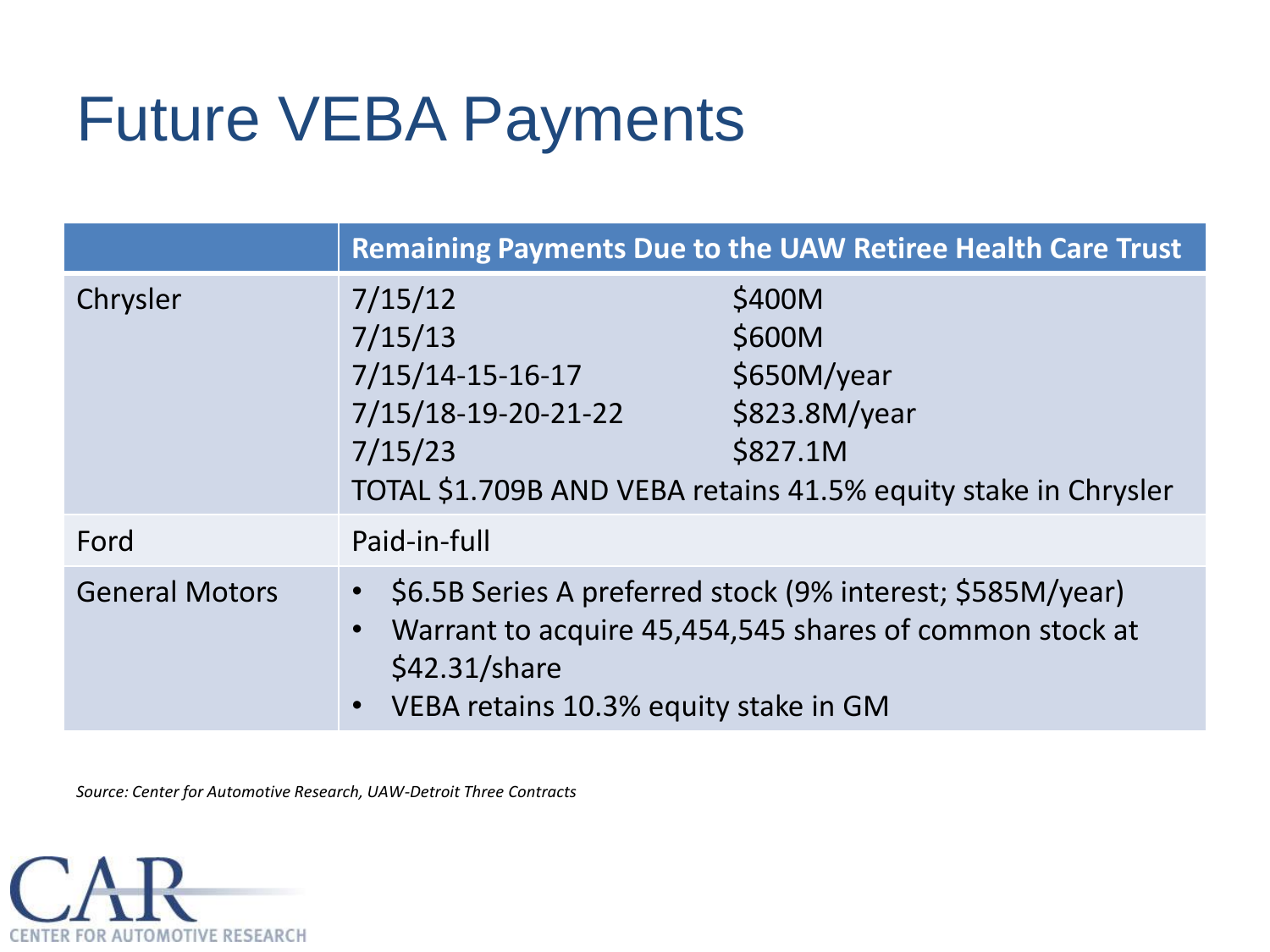## A Capacity Issue?

- Will have 28 U.S. assembly plants operating
- Unlikely to build new bricks and mortar
- In a 15-16 million+ market, capacity may be an issue
- More captive imports?



- More 3/7 shift operations?
- More alternative work schedules (AWS)?
- AWS enabled by national language, determined by local agreements
- AWS includes a range of schedules:
	- Compressed (4 10-hour shifts)
	- Flexible (3/2/120— 3 crew, 2 10-hour shifts, no OT = adds 49 days/year)